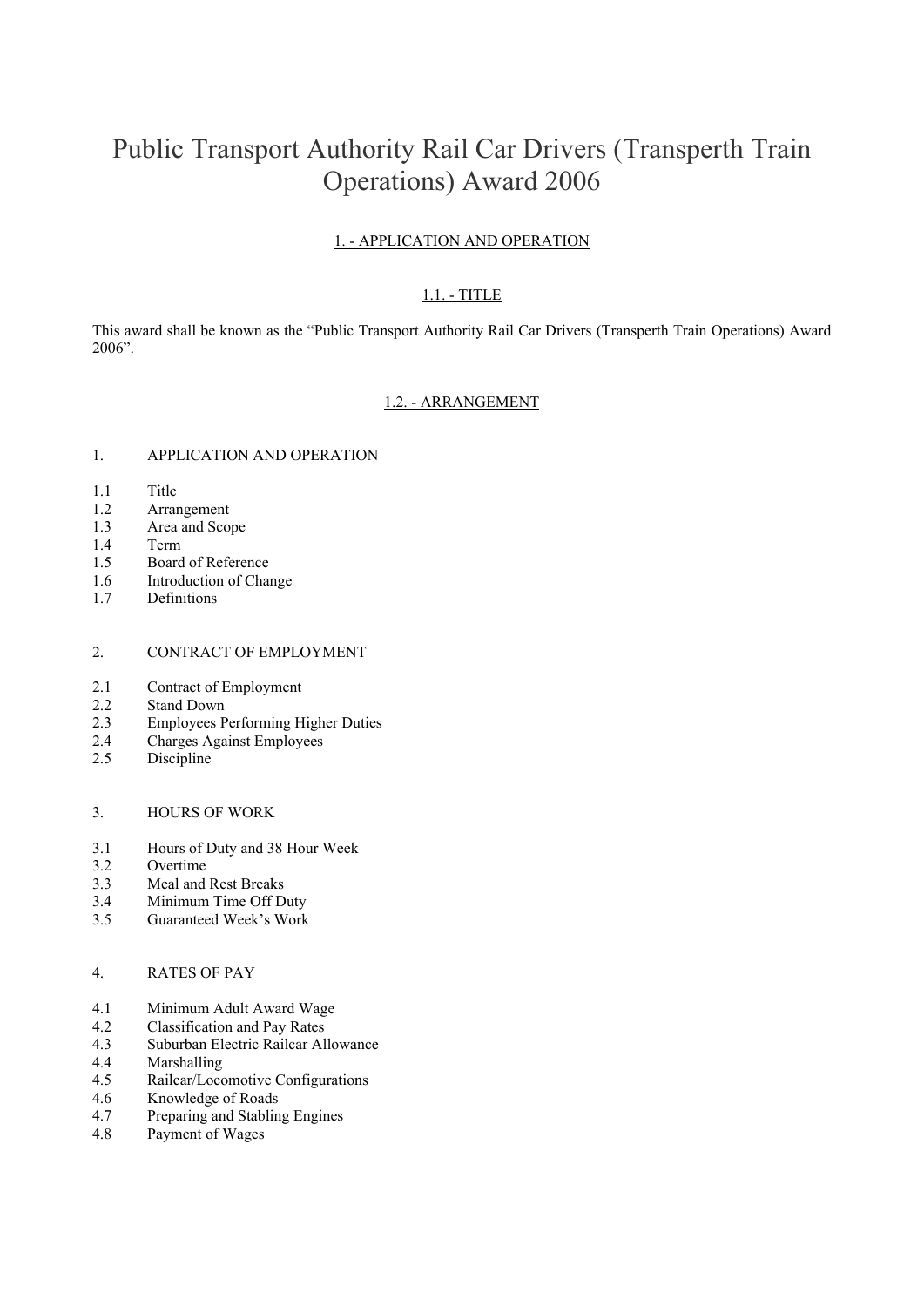#### 5. ALLOWANCES AND FACILITIES

- 5.1 Shift Work
- 5.2 Temporary Transfer Allowance
- 5.3 On Call Allowance
- 5.4 Uniforms and Protective Clothing
- 5.5 Free Passes, Privilege Tickets Etc

### 6. LEAVE

- 6.1 Public Holidays
- 6.2 Annual Leave
- 6.3 Bereavement Leave
- 6.4 Sick Leave
- 6.5 Carer's Leave
- 6.6 Parental Leave
- 6.7 Leave to Attend Union Business
- 6.8 Long Service Leave

#### 7. DISPUTE RESOLUTION PROCEDURE

- 8. SUPERANNUATION
- 9. NAMED PARTIES TO THE AWARD
- 10. REGISTERED ORGANISATION MATTERS
- 10.1 Right of Entry for Discussions with Employees
- 10.2 Right of entry to Investigate Breaches
- 11. WHERE TO GO FOR FURTHER INFORMATION
- 12. OTHER LAWS AFFECTING EMPLOYMENT

## 1.3. - AREA AND SCOPE

This award shall apply to railcar drivers (Trainee Railcar Drivers, Railcar Drivers, Driver Trainers and Driver Coordinator) who are members of or eligible to be members of the Australian Rail, Tram and Bus Industry Employees Union, Western Australian Branch and employed by the Public Transport Authority on the Metropolitan Rail Network.

### 1.4. - TERM

The term of this award will operate for a period of twenty-four (24) months from and including the operative date and will remain in force until suspended, cancelled or replaced.

#### 1.5. - BOARD OF REFERENCE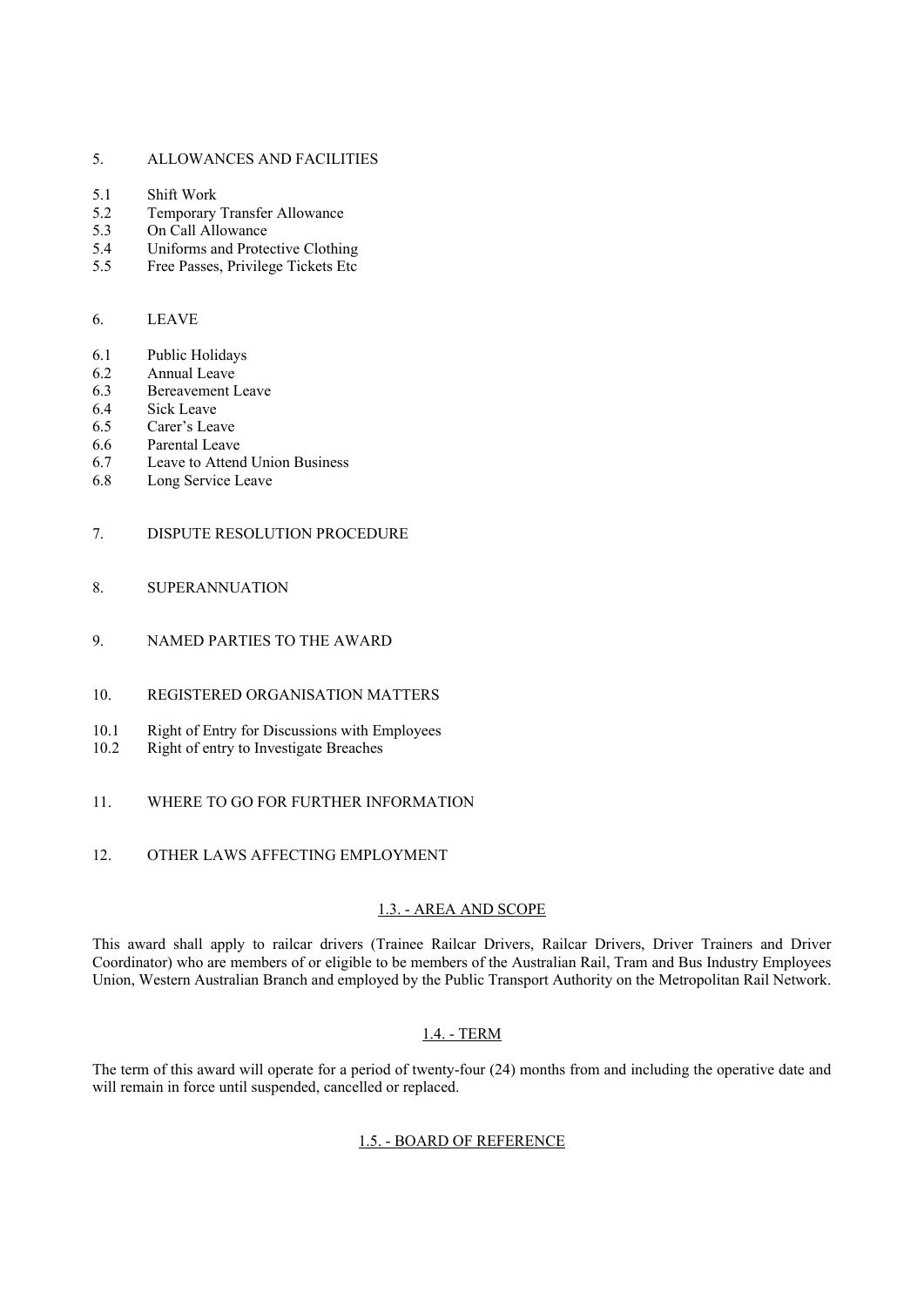- 1.5.1 The Commission hereby appoints, for the purpose of this award a Board of Reference consisting of a chairperson and a equal number of employers' and employees representatives who shall be appointed pursuant to section 48 of the Industrial Relations Act, 1979.
- 1.5.2 The Board of Reference is hereby assigned the function of determining any dispute between the parties in relation to any matter which, under this award, may be allowed, approved, fixed, determined or dealt with by a Board of Reference which shall include the determination of any dispute as to the application of any special rate provision prescribed herein except such as involve an interpretation of the provisions of this award or any of them.
- 1.5.3 An appeal lies to the Commission in Court Session against any determination, decision or finding of the Board of Reference as prescribed in regulation 118 of the Industrial Relations Act (Western Australian Industrial Relations Commission) Regulations 2005

## 1.6. - INTRODUCTION OF CHANGE

1.6.1 Employers Duty to Notify

Where an employer has made a definite decision to introduce major changes in production, program, organisation, structure or technology that are likely to have significant effects on employees, the employer shall notify the employees who may be affected by the proposed changes and the Union.

- 1.6.2 "Significant Effects" include termination of employment, major changes in the composition, operation or size of the employers workforce or in the skills required, the elimination or diminution of job opportunities, promotion opportunities or job tenor; the alteration of hours of work; the need for retraining or transfer of employees to other work or locations and restructuring of jobs.
- 1.6.3 Employer's Duty to Discuss Change

The employer shall discuss with the employees affected and their union, inter alia, the introduction of the changes referred to in the sub-clause (1.6.4) hereof, the effects the changes are likely to have on employees, measure to avert or mitigate the adverse effects of such changes on employees and shall give prompt consideration to matters raised by employees and/or their union in relation to changes.

- 1.6.4 The discussion shall commence as early as reasonably practicable after a firm decision has been made by the employer to make changes referred to in sub-clause (1.6.1) hereof.
- 1.6.5 For the purposes of such discussion, the employer shall provide to the employees concerned and their union, all relevant information about the changes proposed; the expected effects of the changes on employees and any other matters likely to affect employees, provided that any employer shall not be required to disclose confidential information the disclosure of which would be inimical to the employers interests.

#### 1.7. - DEFINITIONS

"Employer" means – Public Transport Authority or its successor.

"Head of Branch" means – Chief Executive Officer/or his nominee of the Public Transport Authority that has the responsibility for Rail Car operations.

"Union" means – The Australian Rail, Tram and Bus Industry Union of Employees, West Australian Branch".

"WAIRC" means – Western Australian Industrial Relations Commission.

## 2. - CONTRACT OF EMPLOYMENT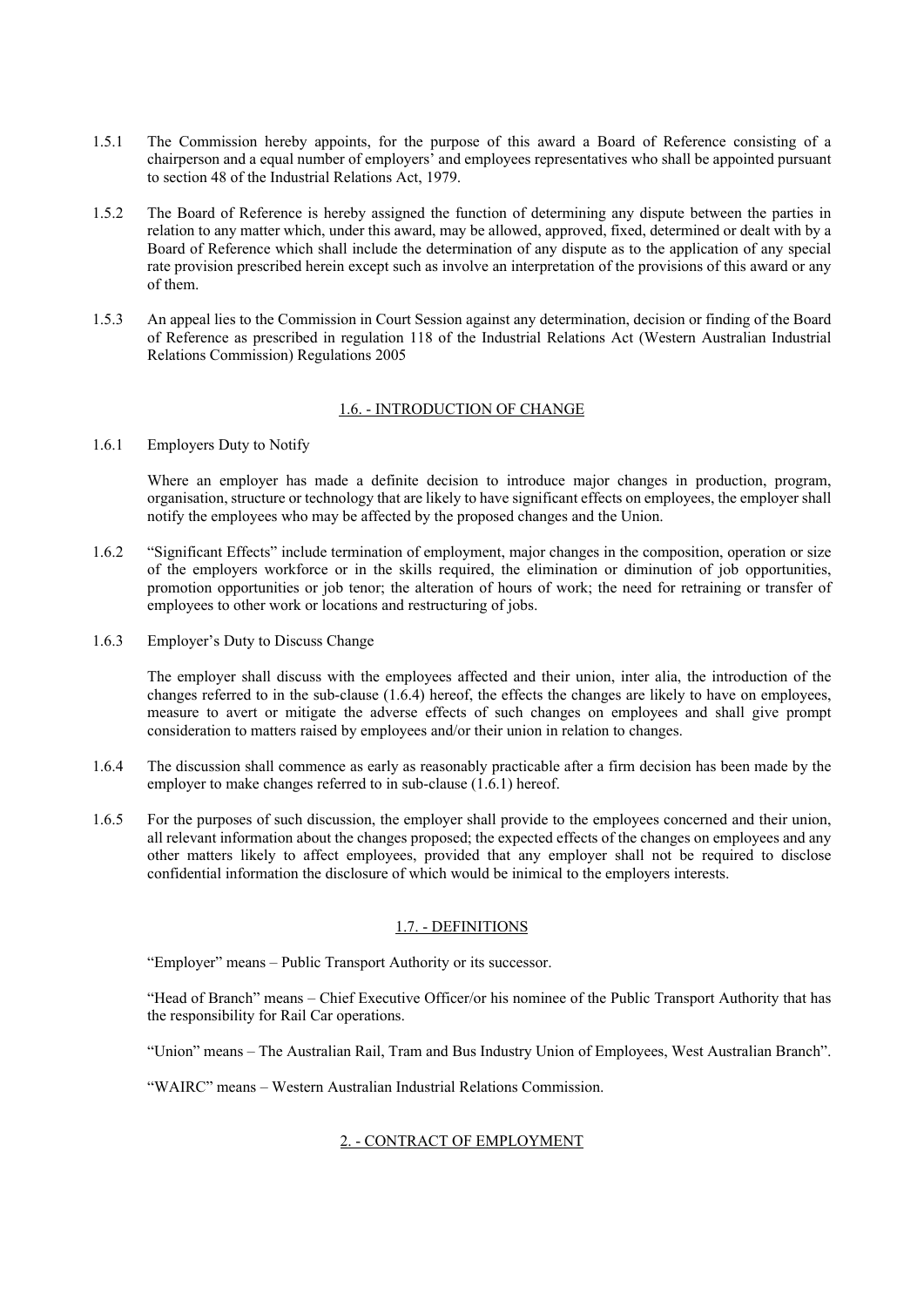## 2.1. - CONTRACT OF EMPLOYMENT

- 2.1.1 The employer shall advise each employee, prior to the time of engagement, if they are to be employed as a permanent full time or permanent part-time employee; and
- 2.1.2 Advise such employee that employment will be subject to the provisions of statutory and employer rules, regulations and policies, as amended from time to time.
- 2.1.3 The employer may direct an employee to carry out such duties as are within the limits of the employee's skill, competence and training.
- 2.1.4 Probation New Employees
	- (a) A new employee's appointment to a position in the Public Transport Authority will be subject to a probationary period of three (3) months which may be extended up to another three (3) months provided that prior to expiration of the initial period of probation the employee was informed which areas of performance that have to be improved.
	- (b) Subject to satisfactory performance an employee's appointment will be confirmed at the conclusion of the probationary period.
	- (c) During the probationary period, if the employee's performance is not satisfactory, the employer may terminate the contract of employment by giving the employee one-week notice or payment in lieu of notice.
- 2.1.5 Permanent Full Time Employee:

An employee engaged for a minimum of thirty-eight (38) ordinary hours per week worked on any day Monday –Sunday.

2.1.6 Permanent Part Time Employee:

An employee engaged for a minimum of fifteen (15) ordinary hours per week; and up to a maximum of thirty (38) ordinary hours per week, worked on any day Monday to Sunday; and shall be entitled to all the conditions of employment as a full time employee on a pro rata basis.

- 2.1.7 Notice of Termination by Employer
	- (a) The employment of any employee (other than a casual employee) may be terminated by the following notice period, provided that an employee has not been dismissed on the grounds of serious misconduct in which case the employee shall be paid up to the time of dismissal.

| Employee's Period of Continuous Service with the Employer      | Period of Notice         |
|----------------------------------------------------------------|--------------------------|
| Not more than one $(1)$ year                                   | At least one (1) week    |
| More than one $(1)$ year but not more than $(3)$ years         | At least two (2) weeks   |
| More than three $(3)$ years but not more than five $(5)$ years | At least three (3) weeks |
| More five $(5)$ years                                          | At least four (4) weeks  |

- (b) An employee who at the time of being given notice is over forty five (45) years of age and has completed two (2) years' continuous service with the employer shall be entitled to one (1) weeks additional notice.
- 2.1.8 Payment in lieu of notice prescribed in 2.1.5(a) and (b) shall be made if appropriate notice period is not given. The employment may be terminated by part of the period specified and part payment in lieu thereof.
- 2.1.9 In calculating any payment in lieu of the notice the employer shall pay the employee the ordinary wages for the period of notice had the employment not been terminated.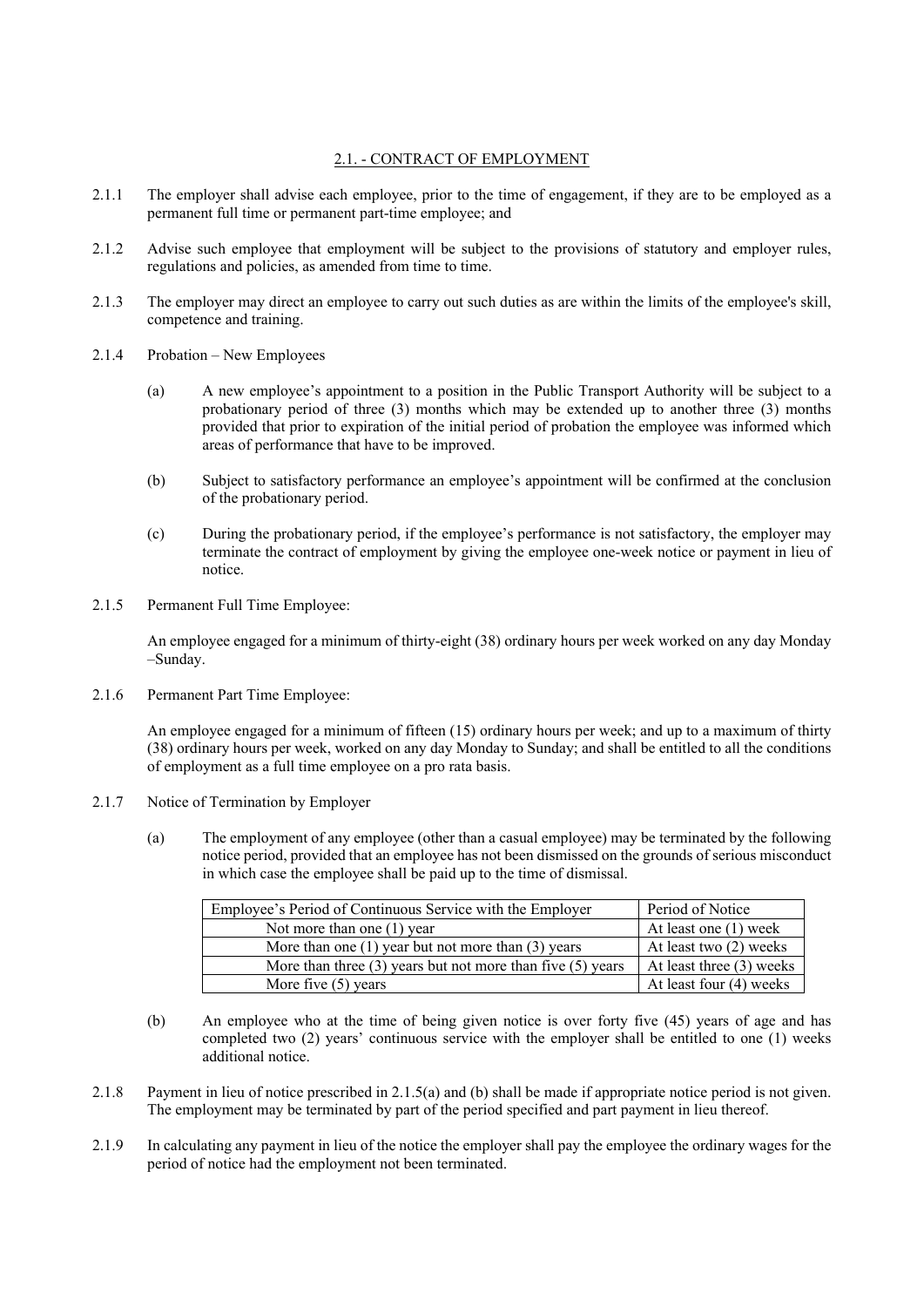2.1.10 The period of notice an employee must give to their employer, is the same as applies to the employer, except the extra week for being forty- five (45) years of age; provided the employer and the employee may agree to a shorter period of notice.

#### 2.2. - STAND DOWN

- 2.2.1 Where on any day or part of a day, the employer is unable to provide useful work for the employee as a result of:
	- (a) Industrial action, whether or not on the part of the employer's employees; or
	- (b) Any cause outside the employer's control, the employer is entitled to stand down the employee and not pay the employee for the day or part of a day.
- 2.2.2. Subject to the employer's approval the employee may elect to have the day or part day paid as annual leave provided the employee has such leave entitlement.
- 2.2.3 Any period for which the employee is not paid under the provisions of Clause 2.2.1 will count as service for the accrual of leave to which the employee would otherwise be entitled under this award, provided that the employee resumes work as required at the end of such period.

#### 2.3. - EMPLOYEES PERFORMING HIGHER DUTIES

- 2.3.1 An employee engaged on duties carrying a higher rate than the employee's ordinary classification shall be paid the higher rate as follows:
- 2.3.2 Where the employee is engaged for more than one half day or shift they shall be paid for the day or shift.
- 2.3.3 Where the employee is employed for one-half or less than one half of one day or shift they shall be paid the higher rate for the time actually worked.
- 2.3.4 Any acting of less than twenty minutes shall not be counted or paid.
- 2.3.5 The conditions applicable to the higher duties shall apply.
- 2.3.6 Any employee required to perform work in a lower grade for any shift or portion thereof shall not have their wages reduced whilst employed in such lower capacity.

#### 2.4. - CHARGES AGAINST EMPLOYEES

- 2.4.1 Each employee shall provide when called upon, with the least possible delay, any report or statement, which may be required by the officer in charge.
- 2.4.2 When an employee against whom a charge is pending has made a statement to an officer in charge and which statement the officer in charge has taken down in writing, such employee shall either be furnished with a copy of such statement or be allowed to take a copy of it.
- 2.4.3 If in the opinion of the Manager, the action of any employee should be reported to the head of the branch, it shall be done within seven days of the forepersons or Manager's, first knowledge of the occurrence. For the purpose of this clause a main depot shall be any depot where an area manager or locomotive shed foreperson is stationed.
- 2.4.4 The employee shall at the same time be notified by the Manager that the employee is reported, otherwise such report shall be null and void; provided that, when an employee reports on such employee's daily running sheet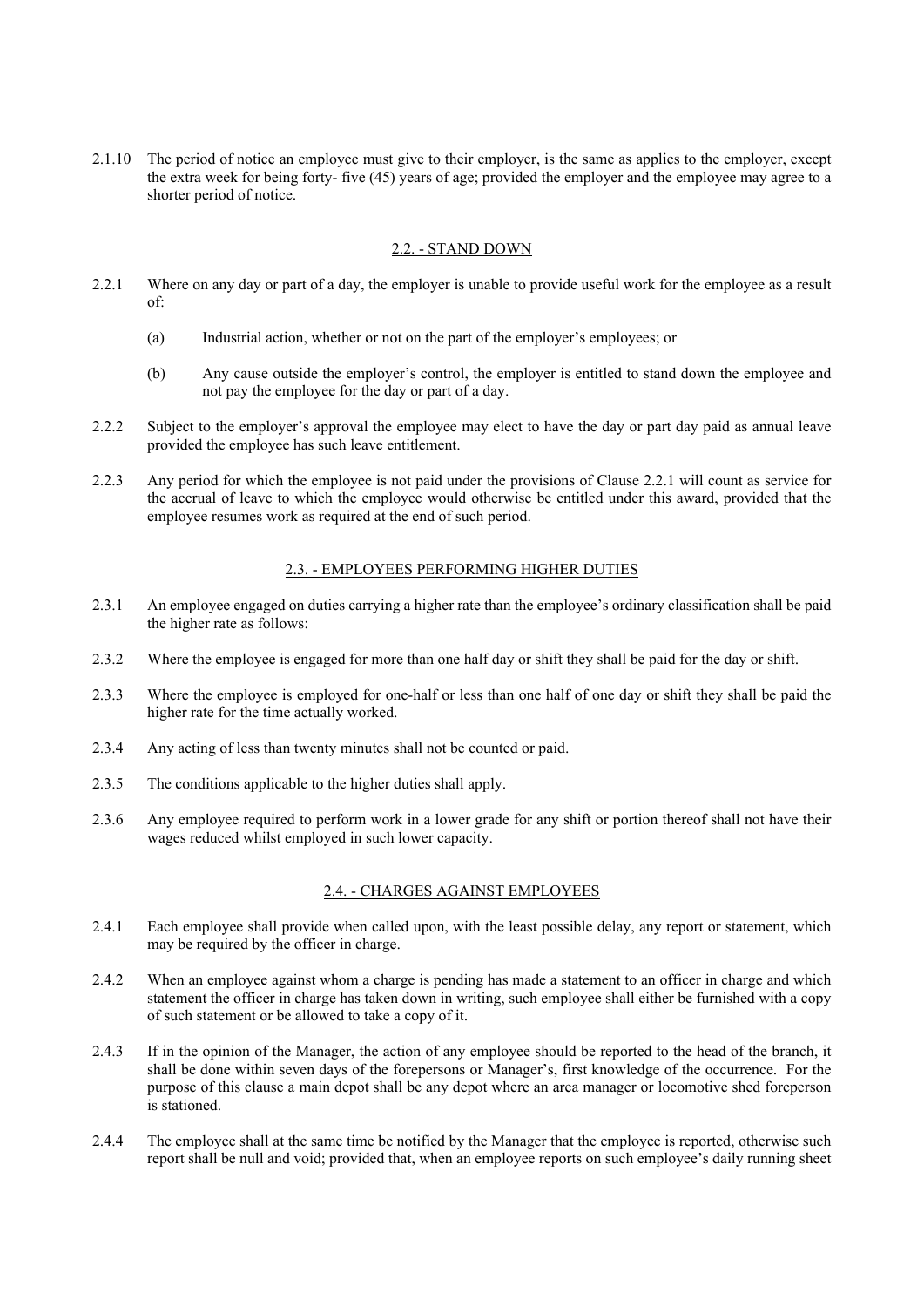an irregularity or other occurrence in which the employee is concerned, to the employer, it shall not be necessary for the foreperson or Manager to notify such employee that such employee has been reported to the head of the branch.

- 2.4.5 But if the employee in such cases is to be charged the manager must so notify the employee within 21 days of the receipt of the daily running sheet.
- 2.4.6 When a charge has been made against any employee such employee shall be supplied with a copy of such charge and any reports upon which it is based. No charge shall in any case be laid after the expiration of 30 days from the date of the occurrence.
- 2.4.7 If a final decision in any case in which a charge has been made against a employee is not given within three (3) calendar months of the occurrence first coming to the knowledge of the head of branch or within fourteen (14) days of the final determination of any charge relating to the occurrence brought against the employee by a party other than the employer (whichever is the later) the charge in question shall lapse.
- 2.4.8 An employee who is suspended from duty for any reason shall not be kept under suspension in excess of six (6) days (excluding Sunday or holiday) following the date on which the employee was suspended. Except in cases where dismissal follows suspension, an employee shall be paid for any time under suspension in excess of six days, provided the employee has not delayed the submission of the employee's explanation of the offence for which the employee was suspended.
- 2.4.9 Where an employee exercises the right of appeal, no deduction shall be made from the employee's wages in respect of any fine until a final decision has been given.
- 2.4.10 Where an employee has been fined an amount exceeding one day's pay, the amount to be deducted from any fortnights pay shall not be greater than one day's pay, except with the consent of the employee concerned.
- 2.4.11 Where, owing to absence from duty of an employee through sickness, it is not possible to notify the employee within the period, prescribed in sub clause 2.4.3 that the employee has been reported, the provision shall be regarded as having been complied with if the employee is so notified within seven (7) days of resuming duty following such absence. In such cases, the period in which the final decision as per 2.4.4 may be made shall be extended to three calendar months from the date of the employee's resumption of duty following absence.

## 2.5. - DISCIPLINE

2.5.1 The head of the Branch shall have power to reprimand, fine, suspend from duty, reduce in grade, or dismiss any employee, and to remove any driver from railcar driving duties. Provided always that the notification to an employee of any such action shall be in writing, and shall state the reason for same being taken.

#### 3. - HOURS OF WORK

#### 3.1. - HOURS OF DUTY AND 38 HOUR WEEK

3.1.1 Full Time Employee

The ordinary hours of employment shall be thirty-eight (38) hours per week, and shall consist of five shifts worked between Monday and Sunday inclusive which shall constitute a week's work.

- 3.1.2 Notwithstanding the provisions of sub clause 3.1.1 the thirty eight hour week shall be worked in accordance with the following provisions;
	- (a) The calendar year will be divided into thirteen 4 weekly cycles.
	- (b) The ordinary hours of employment in each cycle will be 160 hours on a forty (40) hour week basis.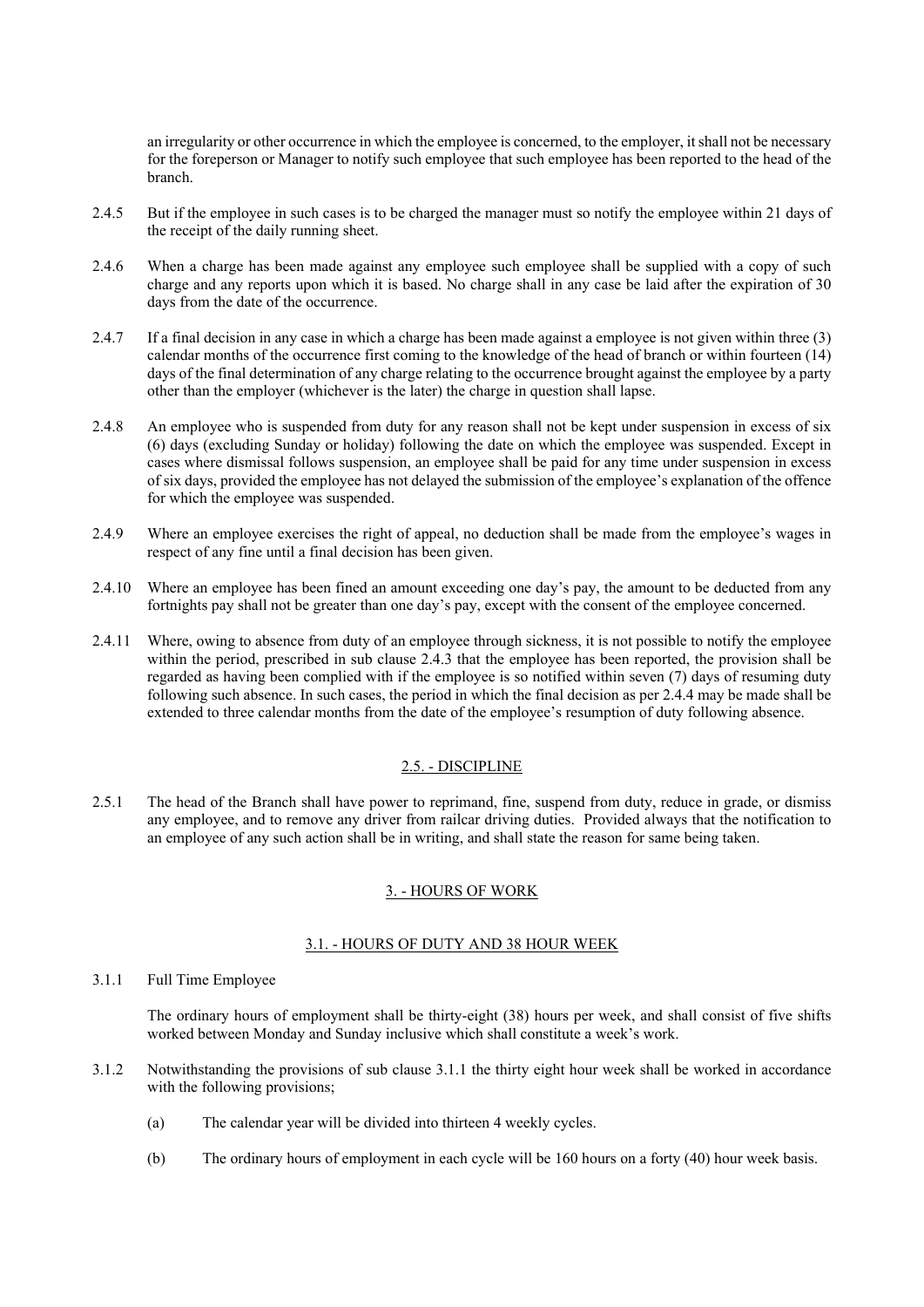- (c) Eight (8) hours in each cycle (2 hours per week) will be accumulated for subsequent clearance as an extra day off.
- 3.1.3 (a) Rosters when first posted shall show two rostered day off between Monday and Sunday.
	- (b) No shift shall be less than five (5) hours. The employer shall arrange as far as practicable that shifts shall not exceed eight and a half hours and, except in cases of emergency or where relief cannot be provided, an employee shall not be required to remain on duty for more than ten (10) hours.
- 3.1.4 Accumulated Day's Off
	- (a) Subject to reasonable notice of not less than five days the accumulated extra days off are to be taken in one or two parts at the employer's discretion provided that a lesser period of notice may be given with the consent of the employee.
	- (b) Extra days off may be taken in anticipation of the credit time to be worked in any one-leave year subject to the provisions of paragraph (c) hereof.
	- (c) The employer shall, upon receipt of a written request from an employee to clear extra days off when taking annual leave and or public holidays entitlements as provided for in Part 6 of the Award.
	- (d) At the end of the leave year, or on the termination of the employee's services if sooner, an adjustment to the employee's entitlements will be made for any extra days off taken during the leave to which the employee, through subsequent service, has not become entitled.

#### 3.1.5 Part Time Employee

Five shifts between Monday and Sunday inclusive shall constitute a week's work

3.1.6 Part Time Overtime Payment

All time worked in excess of the posted rostered ordinary hours of duty daily shall be paid at the rate of time and a half for the first three hours and double time thereafter.

#### 3.2. - OVERTIME

#### 3.2.1 Public Holidays

- (a) Employees required to work on a Public Holiday shall be paid for all time worked at the rate of time and a half for the first 8 hours worked on any shift on that day and at the rate of double time and a half for all time worked in excess of eight hours on any shift in lieu of all other penalties which may be payable for work on that day under this award, provided that a minimum payment of five (5) hours shall be paid to the employee concerned.
- (b) In addition to payment described in 3.2.1(a) a employee required to work on a Public Holiday shall be paid a further eight hours, provided that the employee may elect in lieu of being paid for that eight hours, to be granted a day's holiday with pay which may be cleared with the annual leave or taken at some subsequent date when the employee so agrees.

## 3.2.2 Rostered Day Off

- (a) A rostered day off as provided for in sub-clause 3.1.3(a) shall be 24 hours commencing 0001 hours to 2400 hours on the day designated as the rostered day off.
- (b) Where an employee is called upon to commence or works any part of a shift during such employee's rostered day off the employee shall be paid at the rate of double time for all time worked for that shift.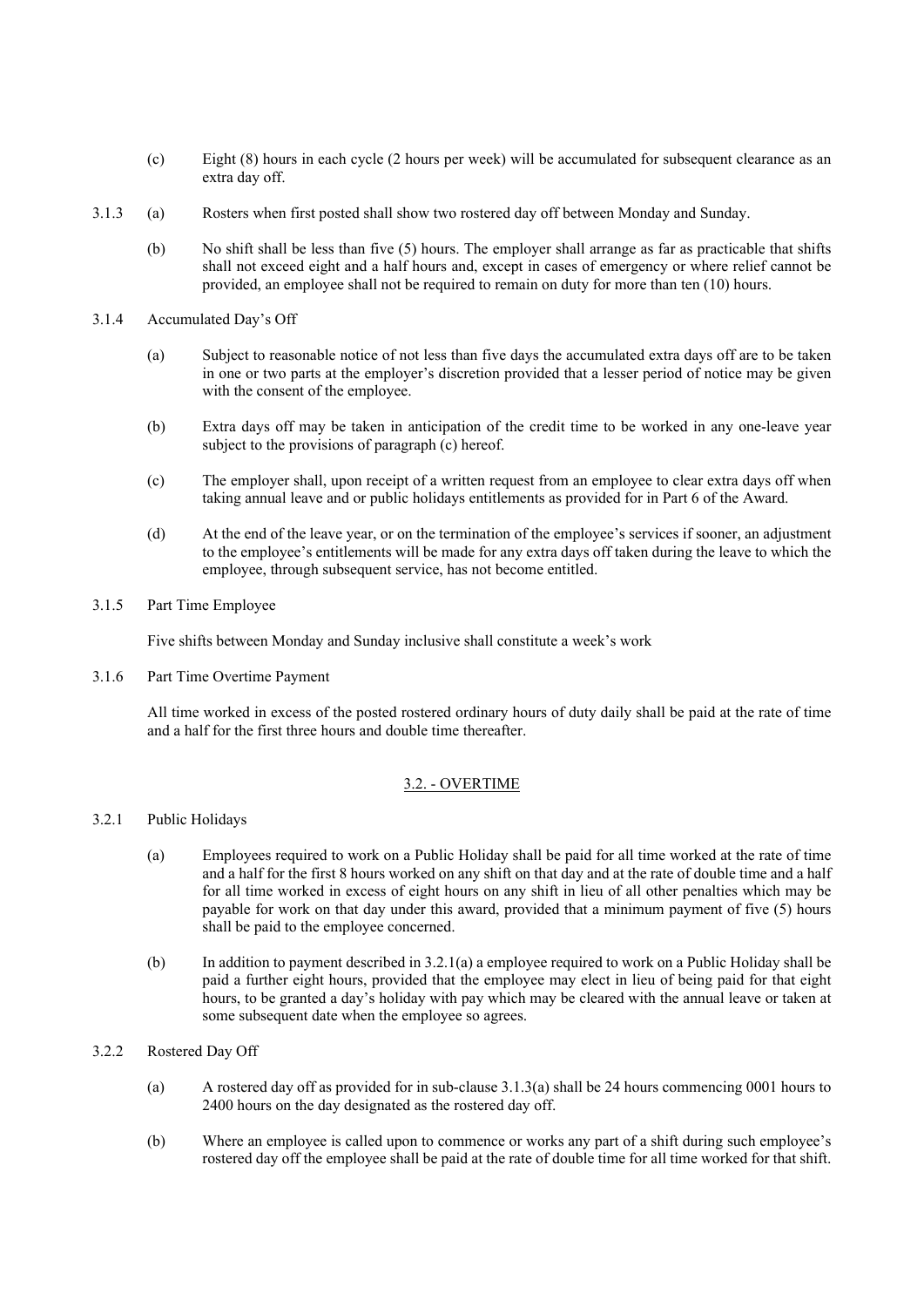## 3.2.3 Weekly - Overtime

All time (exclusive of Sunday time) worked in excess of forty hours in any one week shall be paid at the rate of time and a half.

- 3.2.4 Sunday and Saturday
	- (a) All time worked on a Sunday shall be paid at the rate of double time, and all ordinary time worked on Saturdays by shift employees shall be paid at time and a half.
	- (b) When Saturday is an additional shift all time worked will be paid at double time.

For the purposes of this sub-paragraph "shift employees" means employees whose usual hours of duty commence and complete other than during the period 0700 hours and 1730 hours.

(c) No employee shall be brought on duty on a Sunday for less than five hours' work.

## 3.2.5 Bans and Limitations

- (a) The employer may require any employee to work reasonable additional hours at the additional hour rates provided under this Award, and such employee shall not unreasonably refuse to comply with such request, provided that an employee may refuse to work such additional hours if the employee has a family or community commitment or medical appointment. The employer shall be entitled to require evidence in relation to the commitment claimed by the employee.
- (b) No union or employee covered by this Award shall, in any way, whether directly or indirectly, be a party to or concerned in any ban, limitation or restriction upon the working of overtime in accordance with the requirements of subclause 3.2.5(a).

## 3.3. - MEAL AND REST BREAKS

- 3.3.1 (a) An employee shall be entitled to a paid crib break of twenty minutes in duration; without deduction of pay, arranged to be taken after the completion of the third and before the completion of the fifth hours of duty.
	- (b) An employee shall not be permitted to continue longer than four (4) hours and thirty (30) minutes on a shift which is greater than five hours in duration without taking a crib break
- 3.3.2 (a) A second crib break of not less than fifteen minutes shall be allowed after an employee has been on duty nine hours, without deduction of pay, when it reasonably expected that such duty will continue for at least a further hour.
	- (b) The employer shall provide such employee a meal allowance of \$12.85 to cover the cost associated with the purchase of foods associated with the taking of a second crib.

The above allowance will be adjusted in accordance with the official movements in the Consumer Price Index (CPI) - Food (Perth) as measured for the preceding 12 months at the end of the March quarter by the Australian Bureau of Statistics.

## 3.4. - MINIMUM TIME OFF DUTY

- 3.4.1 Each driver shall be allowed off duty for a minimum of twelve hours, except as provided hereunder.
- 3.4.2 Notwithstanding the provisions of Clause 3.1.3(b), the period off duty shall be calculated from the actual time the employee is released from duty by the employer.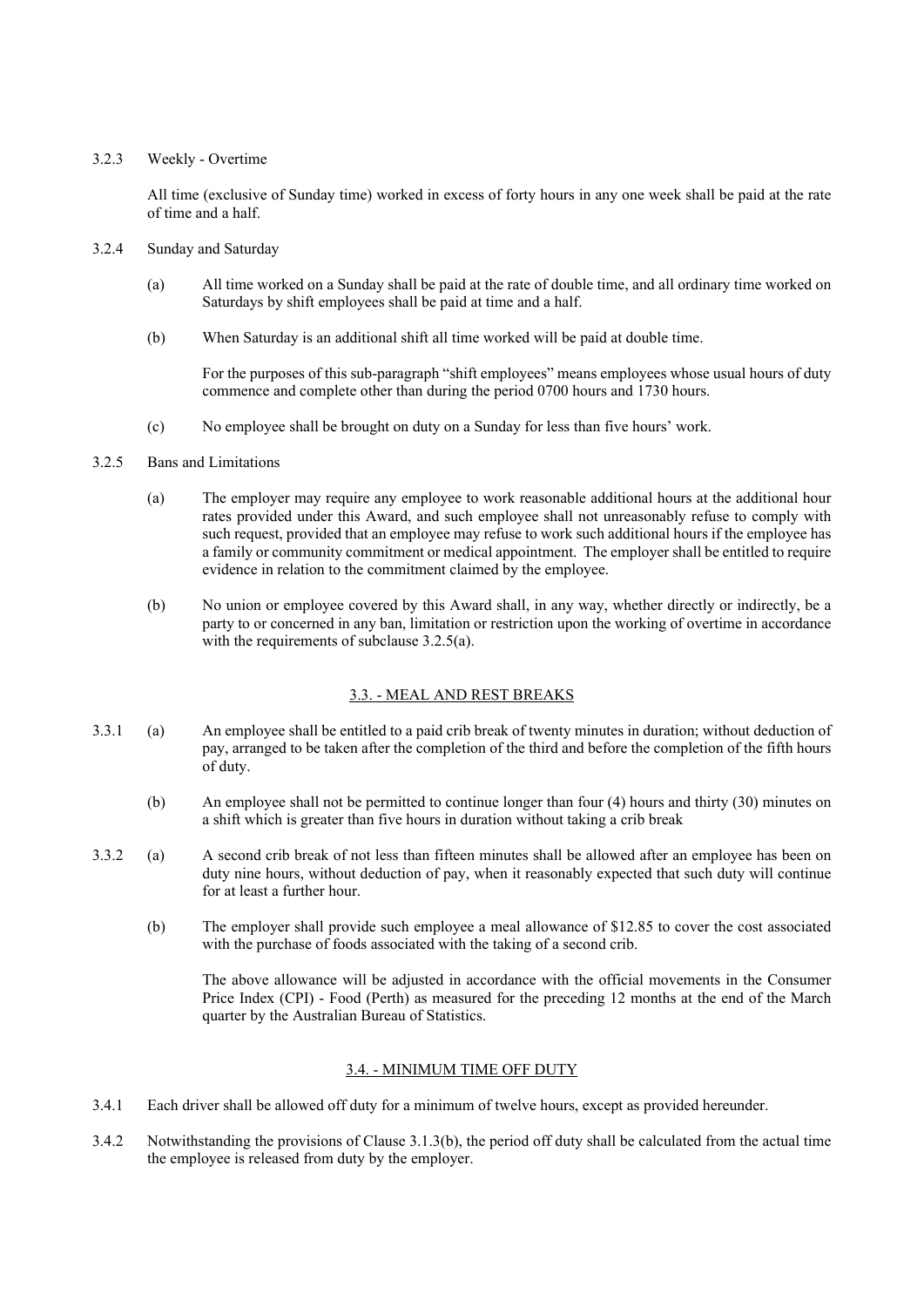- 3.4.3 When an employee is brought on duty without the prescribed period of rest, such employee shall be paid continuous duty as from the time the employee booked on the previous shift for which the employee had less than the stipulated rest period. This shall not apply where the time by which the rest period falls short of the prescribed time does not exceed sixty (60) minutes, in which case the employee shall be paid at the double rate for the time between the actual rest period and the minimum period of the rest prescribed in this Award.
- 3.4.4 No employee shall be called or booked up for duty without having the prescribed period of rest while there is another qualified employee available who has had the prescribed rest.

## 3.5. - GUARANTEED WEEK'S WORK

#### 3.5.1 Full Time Employees

The employer shall guarantee to each fulltime employee a full weeks work of forty hours, inclusive of Sunday work, except during such period as by reason of any action on the part of any section of it's employees or for any cause beyond the control, it is unable wholly or partially to carry on the running of the trains. Each week shall stand by itself.

#### 3.5.2 Part-Time Employees

The employer shall guarantee to each Part-time employee a weeks work of (15) fifteen ordinary hours and or the stated rostered hours for that week, whichever is the greater, except during such period as by reason of any action on the part of any section of it's employees or for any cause beyond the control, it is unable wholly or partially to carry on the running of the trains. Each week shall stand by itself.

## 4. - RATES OF PAY

#### 4.1. - MINIMUM ADULT AWARD WAGE

- 4.1.1 No employee aged 21 or more shall be paid less than the minimum adult award wage unless otherwise provided by this clause.
- 4.1.2 The minimum adult award wage for full-time employees aged 21 or more working under an award that provides for a 38 hour week is \$746.90 per week.

The minimum adult award wage for full-time employees aged 21 or more working under awards that provide for other than a 38 hour week is calculated as follows: divide \$746.90 by 38 and multiply by the number of ordinary hours prescribed for a full time employee under the award.

The minimum adult award wage is payable on and from the commencement of the first pay period on or after 1 July 2020.

- 4.1.3 The minimum adult award wage is deemed to include all State Wage order adjustments from State Wage Case Decisions.
- 4.1.4 Unless otherwise provided in this clause adults aged 21 or more employed as casuals, part-time employees or piece workers or employees who are remunerated wholly on the basis of payment by result, shall not be paid less than pro rata the minimum adult award wage according to the hours worked.
- 4.1.5 Employees under the age of 21 shall be paid no less than the wage determined by applying the percentage prescribed in the junior rates provision in this award (if applicable) to the minimum adult award wage, provided that no employee shall be paid less than any applicable minimum rate of pay prescribed by the *Minimum Conditions of Employment Act 1993*.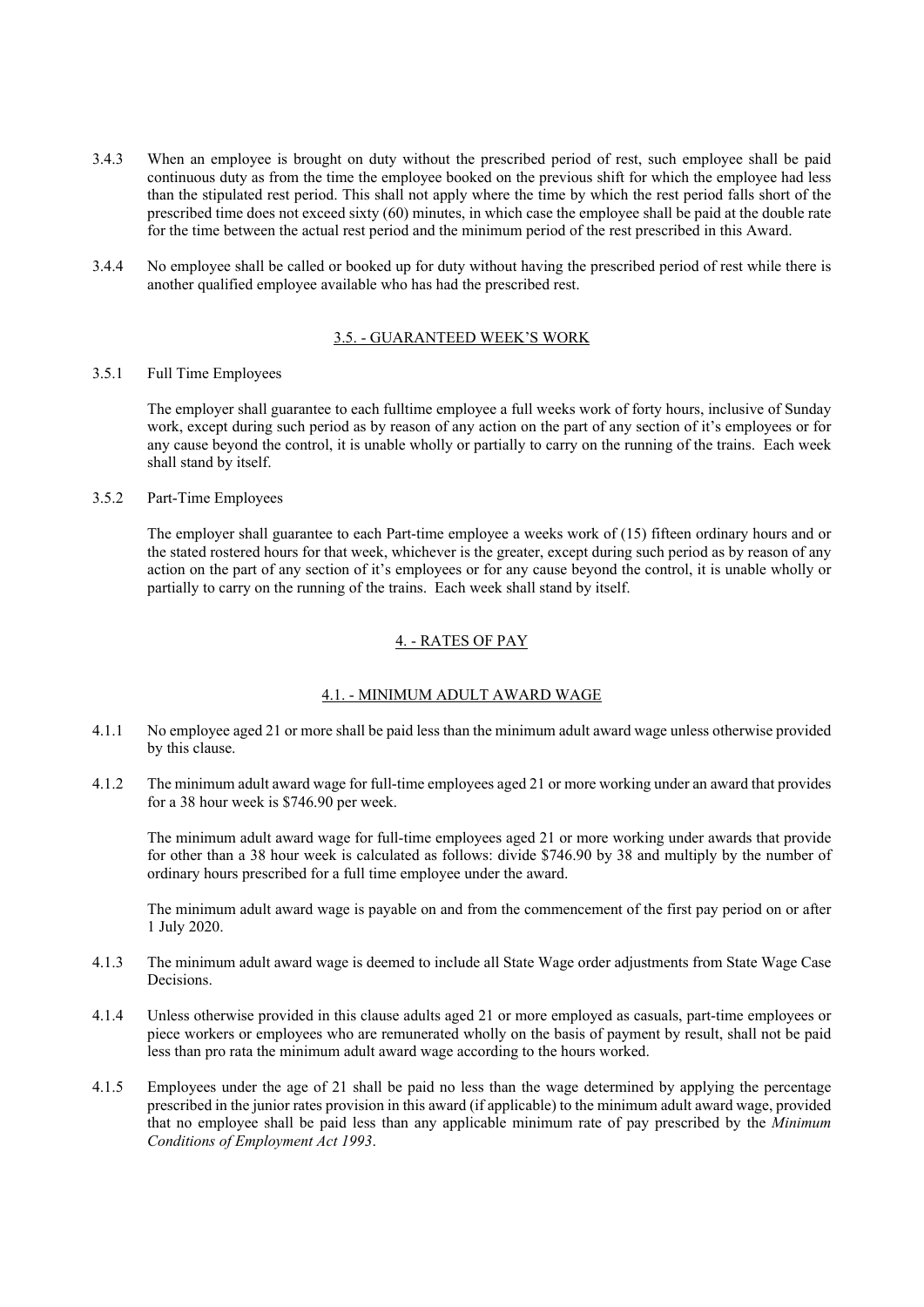- 4.1.6 The minimum adult award wage shall not apply to apprentices, employees engaged on traineeships or government approved work placement programs or employed under the Commonwealth Government Supported Wage System or to other categories of employees who by prescription are paid less than the minimum award rate, provided that no employee shall be paid less than any applicable minimum rate of pay prescribed by the *Minimum Conditions of Employment Act 1993*.
- 4.1.7 Liberty to apply is reserved in relation to any special category of employees not included here or otherwise in relation to the application of the minimum adult award wage.
- 4.1.8 Subject to this clause the minimum adult award wage shall
	- (a) Apply to all work in ordinary hours.
	- (b) Apply to the calculation of overtime and all other penalty rates, superannuation, payments during any period of paid leave and for all purposes of this award.
- 4.1.9 Minimum Adult Award Wage

The rates of pay in this award include the minimum weekly wage for employees aged 21 or more payable under the 2020 State Wage order decision. Any increase arising from the insertion of the minimum wage will be offset against any equivalent amount in rates of pay received by employees whose wages and conditions of employment are regulated by this award which are above the wage rates prescribed in the award. Such above award payments include wages payable pursuant to enterprise agreements, consent awards or award variations to give effect to enterprise agreements and over award arrangements. Absorption which is contrary to the terms of an agreement is not required.

Increases under previous State Wage Case Principles or under the current Statement of Principles, excepting those resulting from enterprise agreements, are not to be used to offset the minimum wage.

- 4.1.10 Adult Apprentices
	- (a) Notwithstanding the provisions of this clause, the minimum adult apprentice wage for a full-time apprentice aged 21 years or more working under an award that provides for a 38 hour week is \$638.20 per week.
	- (b) The minimum adult apprentice wage for a full-time apprentice aged 21 years or more working under an award that provides for other than a 38 hour week is calculated as follows: divide \$638.20 by 38 and multiply by the number of ordinary hours prescribed for a full time apprentice under the award.
	- (c) The minimum adult apprentice wage is payable on and from the commencement of the first pay period on or after 1 July 2020.
	- (d) Adult apprentices aged 21 years or more employed on a part-time basis shall not be paid less than pro rata the minimum adult apprentice wage according to the hours worked.
	- (e) The rates paid in the paragraphs above to an apprentice 21 years of age or more are payable on superannuation and during any period of paid leave prescribed by this award.
	- (f) Where in this award an additional rate is expressed as a percentage, fraction or multiple of the ordinary rate of pay, it shall be calculated upon the rate prescribed in this award for the actual year of apprenticeship.

#### 4.2. - CLASSIFICATION AND PAY RATES

4.2.1 (a) No person shall be employed as a driver of a Railcar on the Government Railways without the approval of the head of Branch.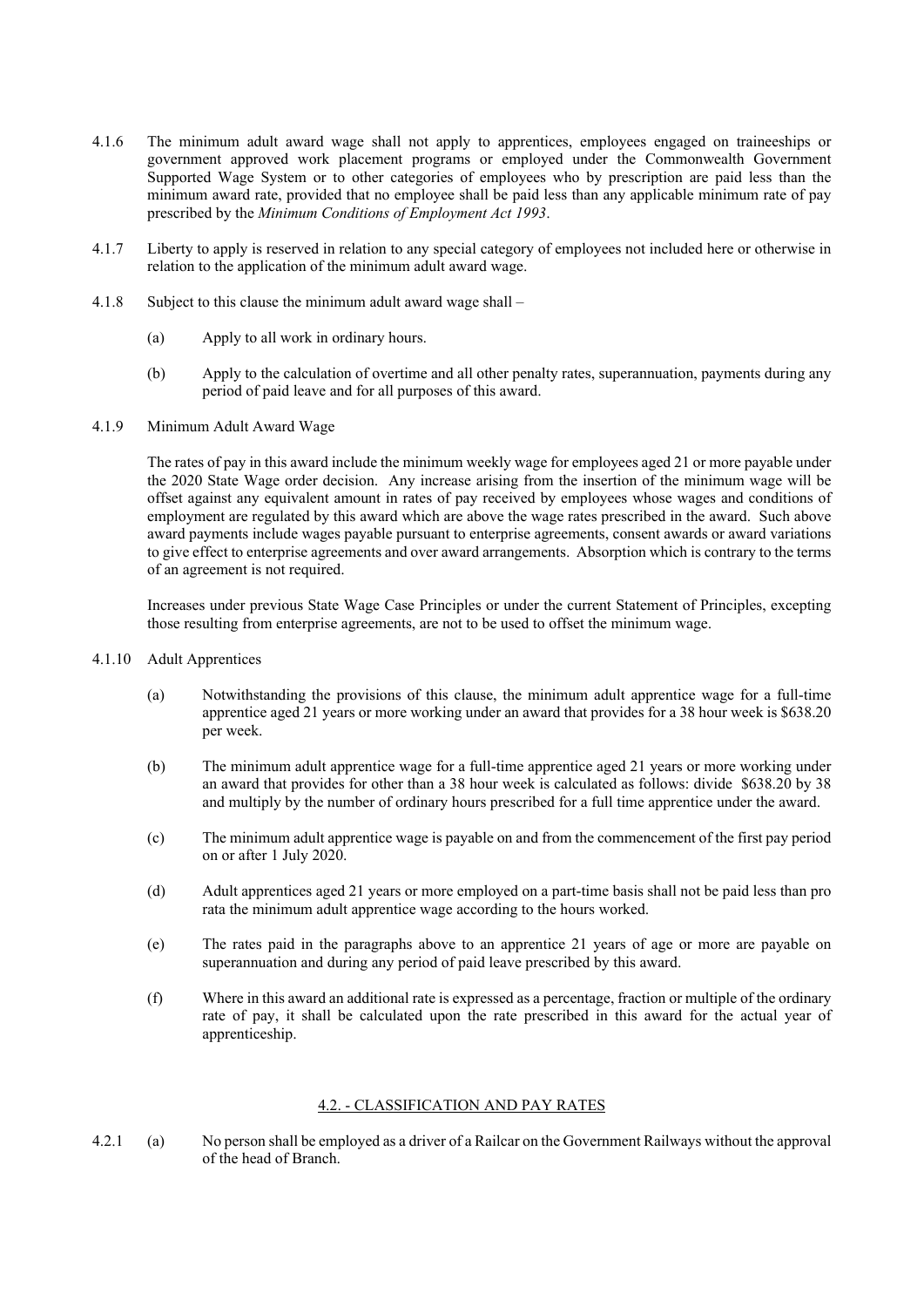(b) Such driver shall be trained and assessed in accordance with the Driver Training Program or other developmental training program as agreed between the employer and the Union.

| <b>CLASSIFICATION</b>  | BASE RATE $-$ per week (full time) |  |
|------------------------|------------------------------------|--|
| Trainee Railcar Driver | \$1064.50                          |  |
| Railcar Driver         | \$1252.40                          |  |
| Driver Trainer         | \$1314.60                          |  |
| Driver Coordinator     | \$1376.60                          |  |

- 4.2.2 The following provisions apply to trainees:
	- (a) The wage rate applicable to Trainees' shall 85% of the wage rate applicable to the classification of a railcar driver for which the employee is being trained.
	- (b) This rate will apply to a Trainee for the duration of the training period until the trainee has passed the assessment in accordance with the Driver Training Program.
	- (c) Trainees shall be required to undertake training during shift work hours, Sunday to Saturday.
- 4.2.3 The rates of pay in this Award include Arbitrated Safety Net Adjustments available under the Arbitrated Safety Net Adjustment Principle.
- 4.2.4 These arbitrated safety net adjustments may be offset against any equivalent amount in the rate of pay received by the employee since 1 November 1991 above the rate prescribed in Award, except where such absorption is contrary to terms of an industrial agreement.
- 4.2.5 Increases in the rates of pay otherwise made under the State Wage Case Principles, excepting those resulting from enterprise agreements, are not to be used to offset arbitrated safety net adjustments.

#### 4.3. - SUBURBAN ELECTRIC RAILCAR ALLOWANCE

4.3.1 (a) An employee qualified in the operation of electric suburban railcars and who, for any shift or part of a shift is rostered to work as driver on the suburban rail system shall, for the whole of that shift, be paid the following allowance in addition to the appropriate rate of pay.

#### Rate per week

| (1) | First Year   | \$42.85 |
|-----|--------------|---------|
| (2) | Thereafter   | \$43.15 |
| (3) | Special Case | \$43.85 |

- (b) For the purpose of this sub-clause "driver" shall include "shed driver" provided that a shed driver in receipt of the above allowance shall be available and capable of being rostered for passenger operations.
- (c) The above rates will be adjusted by a percentage derived from the State Wage General Order as amended or superseded, applied to the key classification rate of Rail Car Driver of the Public Transport Authority Rail Car Drivers (Transperth Train Operations) Award 2006, using the procedure stated in ROUNDING OF ALLOWANCES (87 WAIG 1502).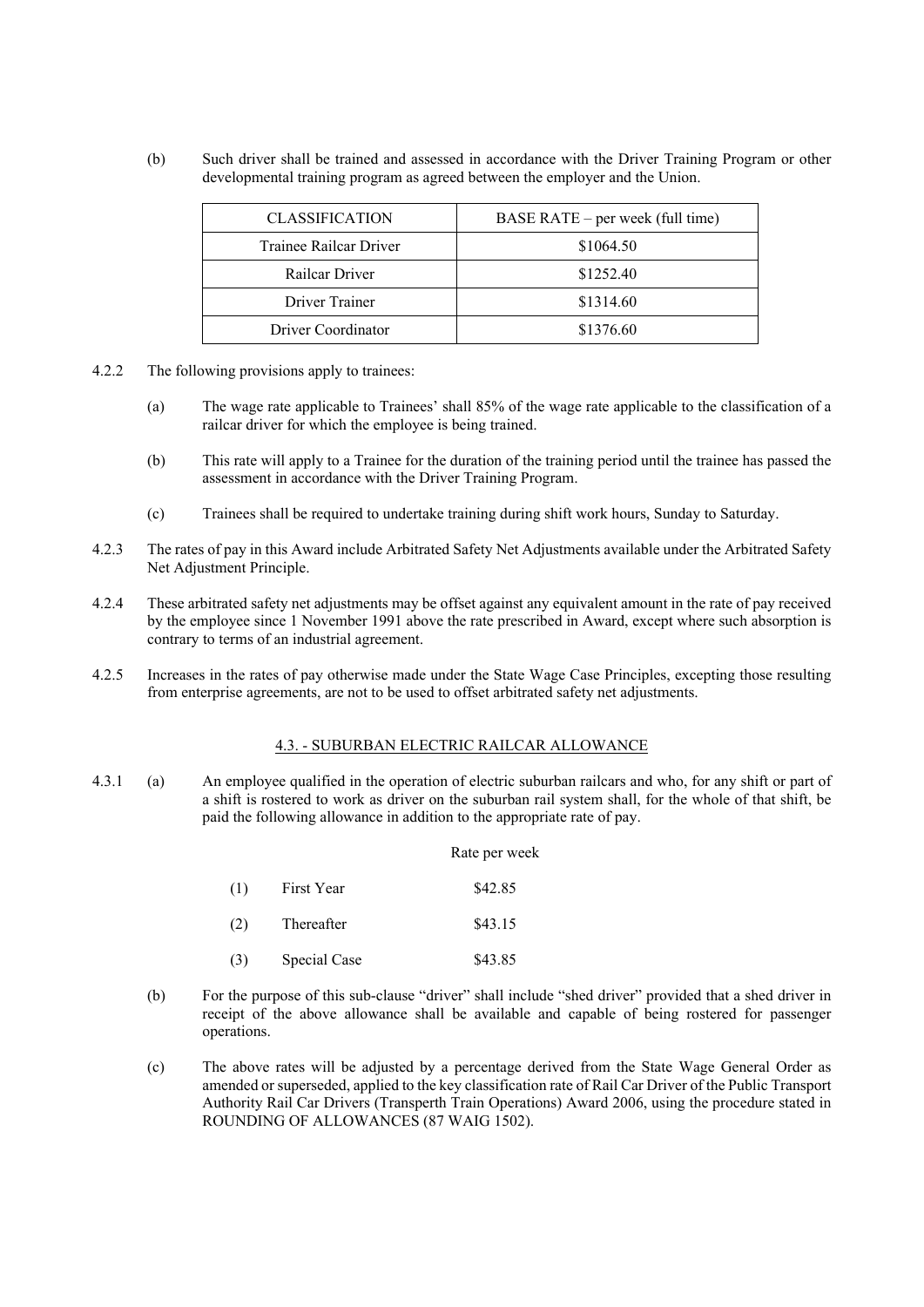#### 4.4. - MARSHALLING

4.4.1 Employees will carry out any marshalling required in the operation of the train. The marshalling may be performed at stations, sidings or depots at any time during the shift.

#### 4.5. - RAILCAR/LOCOMOTIVE CONFIGURATIONS

4.5.1 Employees will operate railcars or locomotives in any required configuration including, but not limited to, single or multiple railcars or the recovery locomotive.

#### 4.6. - KNOWLEDGE OF ROADS

- 4.6.1 Where an employee is required to learn the road only, this will be achieved by a combination of:
	- (a) Being rostered with a qualified employee who has knowledge of the roads; and/or
	- (b) The use of simulators; and/or
	- (c) Any other agreed acceptable method.
- 4.6.2 Should the requirements of the service necessitate that the driver shall run over a road with which the driver is not fully acquainted the driver shall be provided with a pilot. Such pilot shall be a person who is qualified to operate a Railcar and has direct knowledge of the road to be run over and is authorised to drive. In cases where a driver is removed from one depot to another, the driver shall be given access to facilities to learn the road without loss of driver's pay.

#### 4.7. - PREPARING AND STABLING ENGINES

4.7.1 Each driver shall, if required to do the work, be granted the appropriate allowance for preparing and stabling Rail Cars, as agreed by mutual consent between the employer and the Union, or failing such agreement as shall be prescribed by the Board of Reference pursuant to Clause 1.5 – Board of Reference, of this Award.

#### 4.8. - PAYMENT OF WAGES

- 4.8.1 Subject to the following provisions of sub clause 4.8.2 wages shall be paid fortnightly no later than each alternate Thursday.
- 4.8.2 All employees' wages will be paid into accounts (nominated by each employee) with a savings bank, trading bank (cheque account), building society or credit union.
- 4.8.3 The employer shall provide for each employee a pay advice slip in respect of each payment of wages. Such slip shall detail the gross wages payable, including the composition, deductions made and net wage paid. Such slip shall be provided to the employee on or before each payday.

### 5. - ALLOWANCES AND FACILITIES

#### 5.1. - SHIFT WORK

5.1.1 The employer may, if the employer so desires, work any part of its business on shifts in accordance with the following provisions;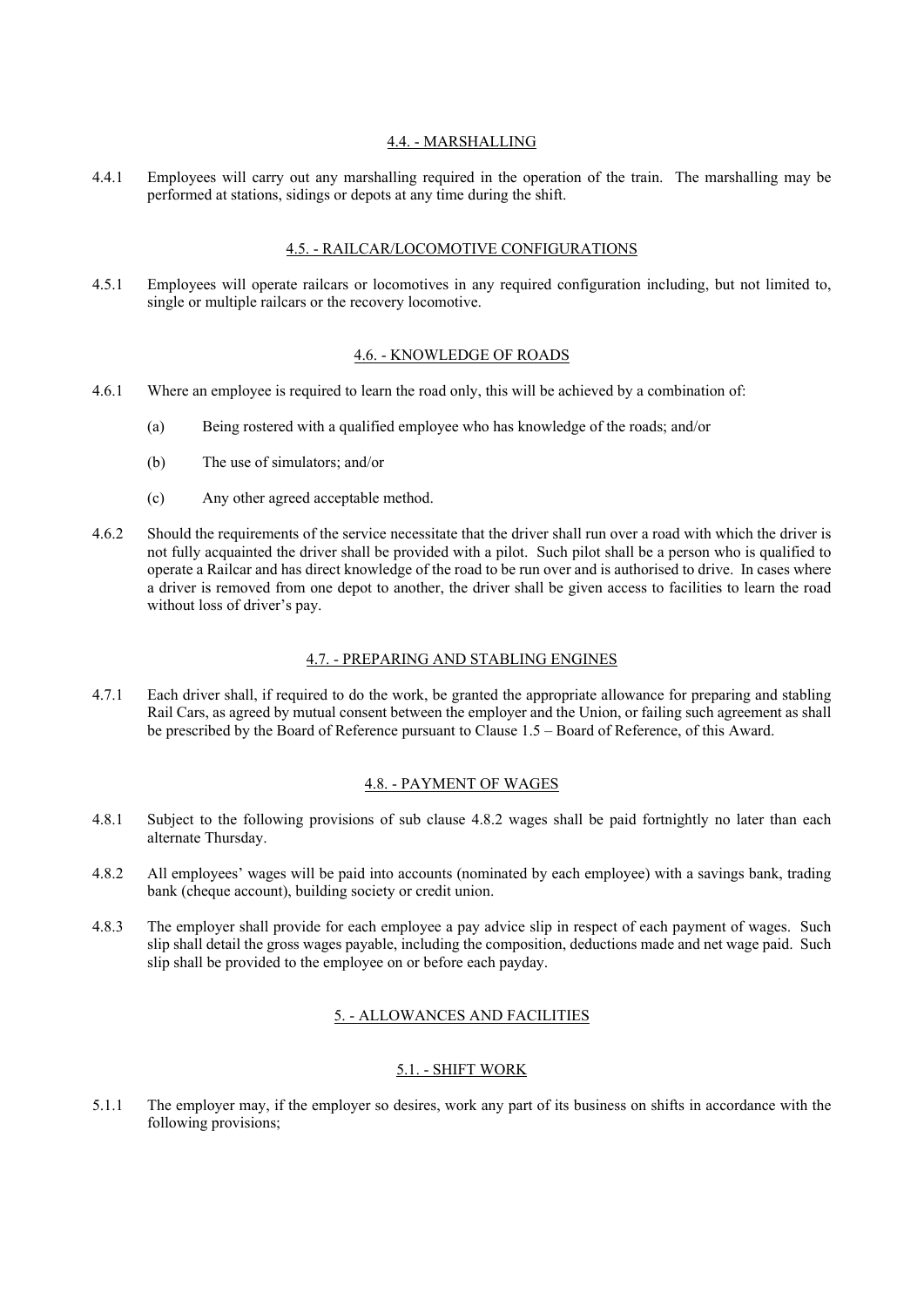- (a) On an afternoon shift which commences before 1800 hours and the ordinary time of which concludes at or after 1830 hrs, an employee will be paid an allowance of \$2.94 an hour on all time paid at ordinary rate.
- (b) On a night shift, which commences at or between 1800, and 0359 hours, an employee will be paid an allowance of \$3.41 an hour on all time paid at ordinary rate.
- (c) On an early morning shift, which commences at or, between 0400 and 0530, an employee will be paid an allowance of \$2.94 an hour on all time paid at ordinary rate.
- (d) In addition to the hourly shift work allowance, an employee will be paid an allowance of \$3.41 for any shift where the ordinary time commences or finishes at or between 0101 hours and 0359 hours.
- (e) In calculating the allowance under this clause, broken parts of an hour less than thirty minutes on any shift shall be disregarded and thirty minutes to fifty-nine minutes paid as one hour.
- (f) The above allowances will be adjusted by a percentage derived from the State Wage General Order as amended or superseded, applied to the key classification rate of REA4 of the Railway Employees Award No 18 of 1969, using the procedure stated in ROUNDING OF ALLOWANCES (87 WAIG 1502).

#### 5.2. - TEMPORARY TRANSFER ALLOWANCE

- 5.2.1 When an employee in the metropolitan area is required to work at another metropolitan depot other than the depot at which the employee is stationed the following shall apply:
	- (a) When the distance the employee is required to travel from the employee's usual place of residence to the depot where the employee is temporarily working is greater than the distance the employee is required to travel from the usual place of residence to the employee's home depot, the employee shall be paid an allowance of \$1.72 per kilometre in both directions for the extra distance the employee is required to travel. Such allowance as specified in this paragraph is in recognition of the cost and time taken for the extra distance to be travelled.

The rates referred to in this subclause shall be adjusted by the Employer from time to time by reference to changes to the median of the Perth metropolitan Tariff 1 weekday pay rates per kilometre charged by all licensed taxis in Perth. The adjustment shall take effect from the date nominated by the employer, which shall be no later than 28 days after being notified in writing by the Union of a change to the median weekly rate.

(b) When the period of relief is for one week or less the allowance of \$7.85 per shift shall be paid in recognition of the disruption to the employee's normal roster.

The above allowance will be adjusted by a percentage derived from the State Wage General Order as amended or superseded, applied to the key classification rate of REA4 of the Railway Employees Award No 18 of 1969, using the procedure stated in ROUNDING OF ALLOWANCES (87 WAIG 1502).

#### 5.3. - ON CALL ALLOWANCE

5.3.1 Employees on call outside the ordinary hours of duty will be paid an allowance of \$4.37 per hour for all time on call.

The above allowance will be adjusted by a percentage derived from the State Wage General Order as amended or superseded, applied to the key classification rate of REA4 of the Railway Employees Award No 18 of 1969, using the procedure stated in ROUNDING OF ALLOWANCES (87 WAIG 1502).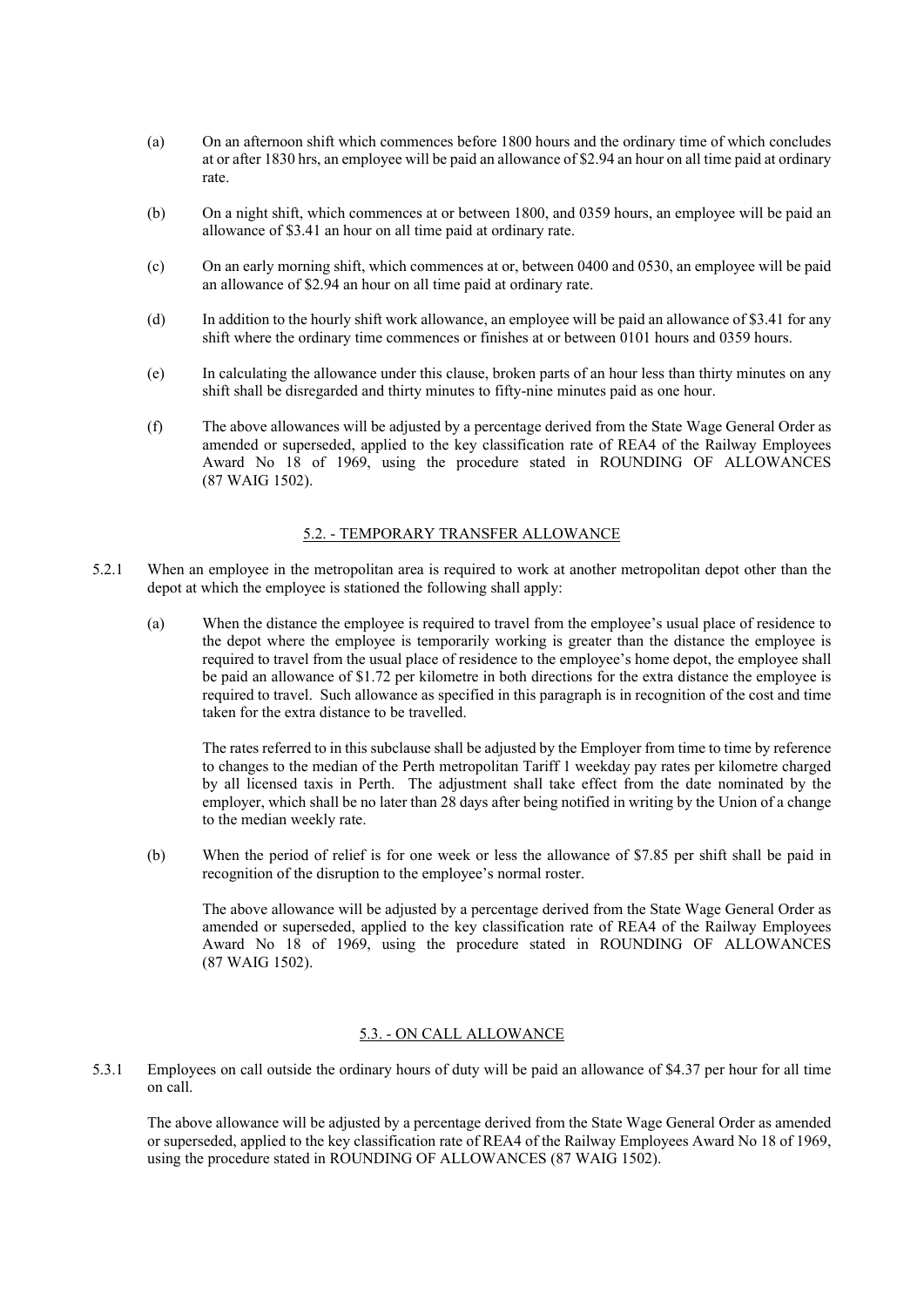- 5.3.2 The allowance will not be paid during the time the employee is paid working time following recall to duty.
- 5.3.3 Employees required to be on call will first be selected from volunteers. Where there are no volunteers then an employee may be directed to be on call.
- 5.3.4 An employee to be eligible for payment, the employee must be contactable and available for return to duty within one hour. An employee who is not contactable or fails to respond will not be paid the allowance for the period the employee was required to be on call.
- 5.3.5 The employer shall make at least two (2) attempts within six minutes to contact the employee and shall record the time of each attempted contact.
- 5.3.6 In the case of a dispute where the employee claims not to have been contacted in accordance with sub clause 5.3.5 for a return for duty the employee shall receive a minimum payment of two (2) hours pay.

#### 5.4. - UNIFORMS AND PROTECTIVE CLOTHING

5.4.1 The following uniforms and protective clothing shall be supplied by the employer without cost –

| (a) | Initial Issue          | 3 pairs long trousers                                                                                                                                                          |
|-----|------------------------|--------------------------------------------------------------------------------------------------------------------------------------------------------------------------------|
|     | Or                     | 1 pair long trousers                                                                                                                                                           |
|     |                        | 2 pairs shorts<br>3 pairs walk socks                                                                                                                                           |
|     | And                    | 3 shirts either long or short sleeve<br>1 pullover<br>1 Castro fleecy lined three quarter jacket<br>1 leather belt                                                             |
| (b) | Each year thereafter - | 2 pairs long trousers                                                                                                                                                          |
|     | <b>Or</b>              |                                                                                                                                                                                |
|     |                        | 1 pair long trousers                                                                                                                                                           |
|     |                        | 2 pairs shorts                                                                                                                                                                 |
|     |                        | 3 pairs walk socks                                                                                                                                                             |
|     | And                    | 3 shirts either long or short sleeve                                                                                                                                           |
| (c) | In addition -          | 1 pullover each two years<br>1 Castro fleecy lined three quarter jacket each four<br>years<br>1 leather belt on an as required basis, but not more<br>than one every two years |

- 5.4.2 Employee's operating a steam cleaner shall be provided with suitable protective clothing, including rubber boots.
- 5.4.3 Wet weather suits, head covering and safety footwear shall be supplied to all drivers, including trainees and permanent cleaners.

#### 5.5. - FREE PASSES, PRIVILEGE TICKETS ETC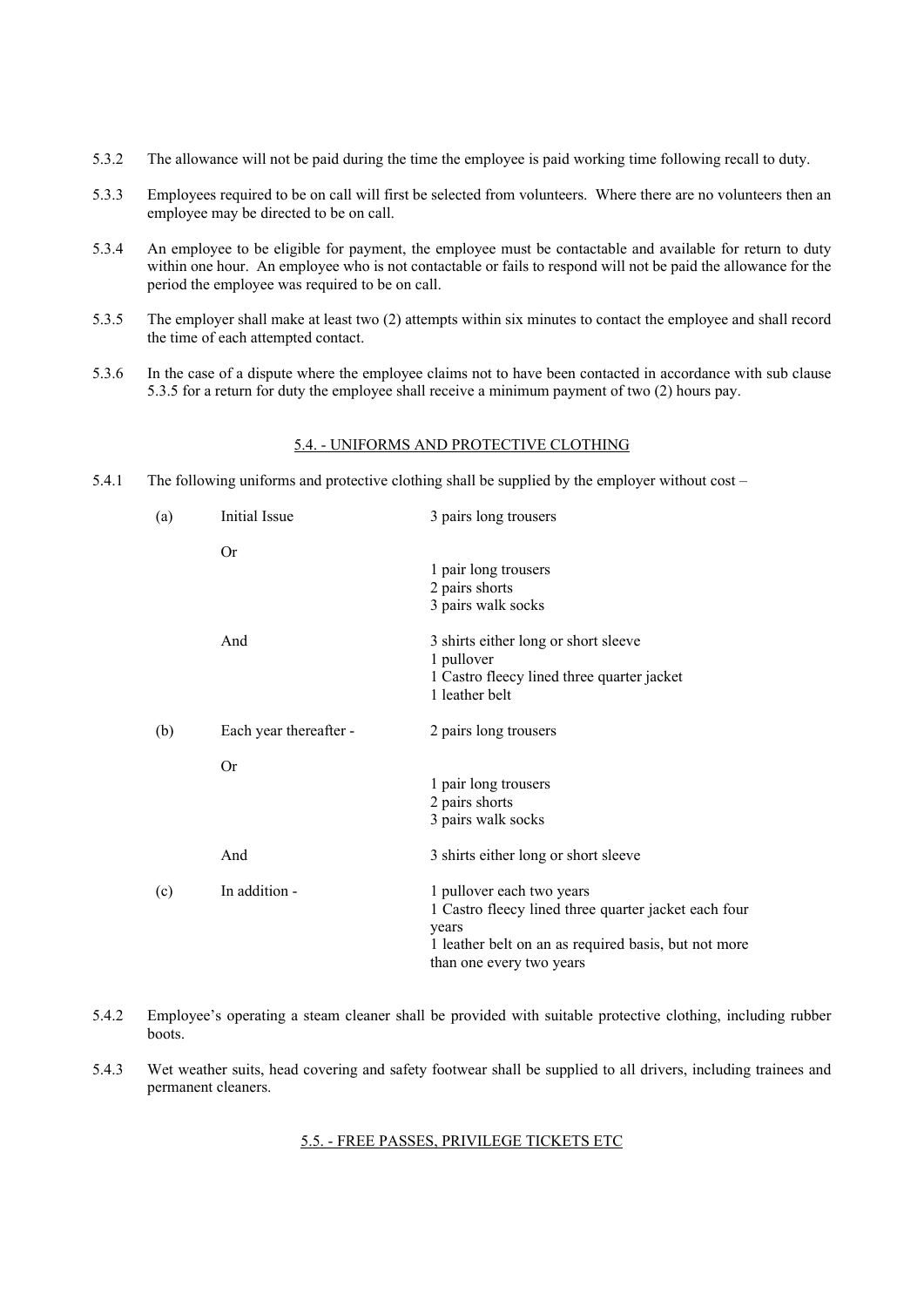- 5.5.1 Free intrastate station to station passes, free privilege tickets, including free rail travel to and from work, and concessional privilege tickets shall be made available to employees and their dependants. These entitlements shall be in accordance with the conditions specified in the Public Transport Authority Pass Manual or its successor Manual, a copy of which shall be supplied to the Union. The entitlements existing at the date of this award shall not be reduced without agreement between the Commission and the union.
- 5.5.2 Where agreement cannot be reached between the parties any dispute under this clause shall be determined by a Board of Reference pursuant to Clause 1.5 – Board of Reference.

### 6. - LEAVE

#### 6.1. - PUBLIC HOLIDAYS

- 6.1.1 The following days or days observed in lieu shall, be allowed as holidays without deduction of pay namely:
	- (a) New Years Day, Australia Day, Good Friday, Easter Monday, Anzac Day, Labour Day, Foundation day, Sovereign's Birthday, Christmas Day and Boxing Day;
	- (b) Provided that another day may be taken as a holiday by arrangement between the parties in lieu of any of the days named in this sub clause.
- 6.1.2 When any of the day s mentioned in 6.1.1 falls on a Saturday or a Sunday the holiday shall be observed on the next succeeding Monday and when Boxing Day falls on a Sunday or a Monday the holiday shall be observed on the next succeeding Tuesday. In each case the substituted shall not be a holiday.
- 6.1.3 When any of the days mentioned in 6.1.1 above falls on an employee's rostered day off the employer and the employee may agree that the employee receive;
	- (a) An additional days wage; or
	- (b) Another day off may be allowed within twenty-eight (28) days of the award holiday; or
	- (c) An additional day off may be taken in conjunction with a period of annual leave.
- 6.1.4 A "Days Wage" shall be calculated by multiplying the employee's hourly rate by 7.6 hours ordinary time earnings.

#### 6.2. - ANNUAL LEAVE

- 6.2.1 Regular Day Shift Employees
	- (a) Except as herein provided a period of four (4) consecutive weeks leave with payment at the employee's ordinary rate of wage, plus a leave loading of seventeen and a half percent (17.5%) shall be allowed annually to an employee by the employer.
	- (b) Entitlements to annual leave accrue pro rata on a weekly basis.
- 6.2.2 Seven Day Shift Employees

Shift employee's who work other than regular day shift shall be entitled and allowed an additional week's leave on full pay inclusive of leave loading of twenty (20%) percent.

(a) This provision shall also apply to any other employee whose ordinary hours of work can be extended over Saturdays and Public Holidays and whose hours of duty vary throughout the twenty-four (24) hours of the day and who may be called upon to work Sundays.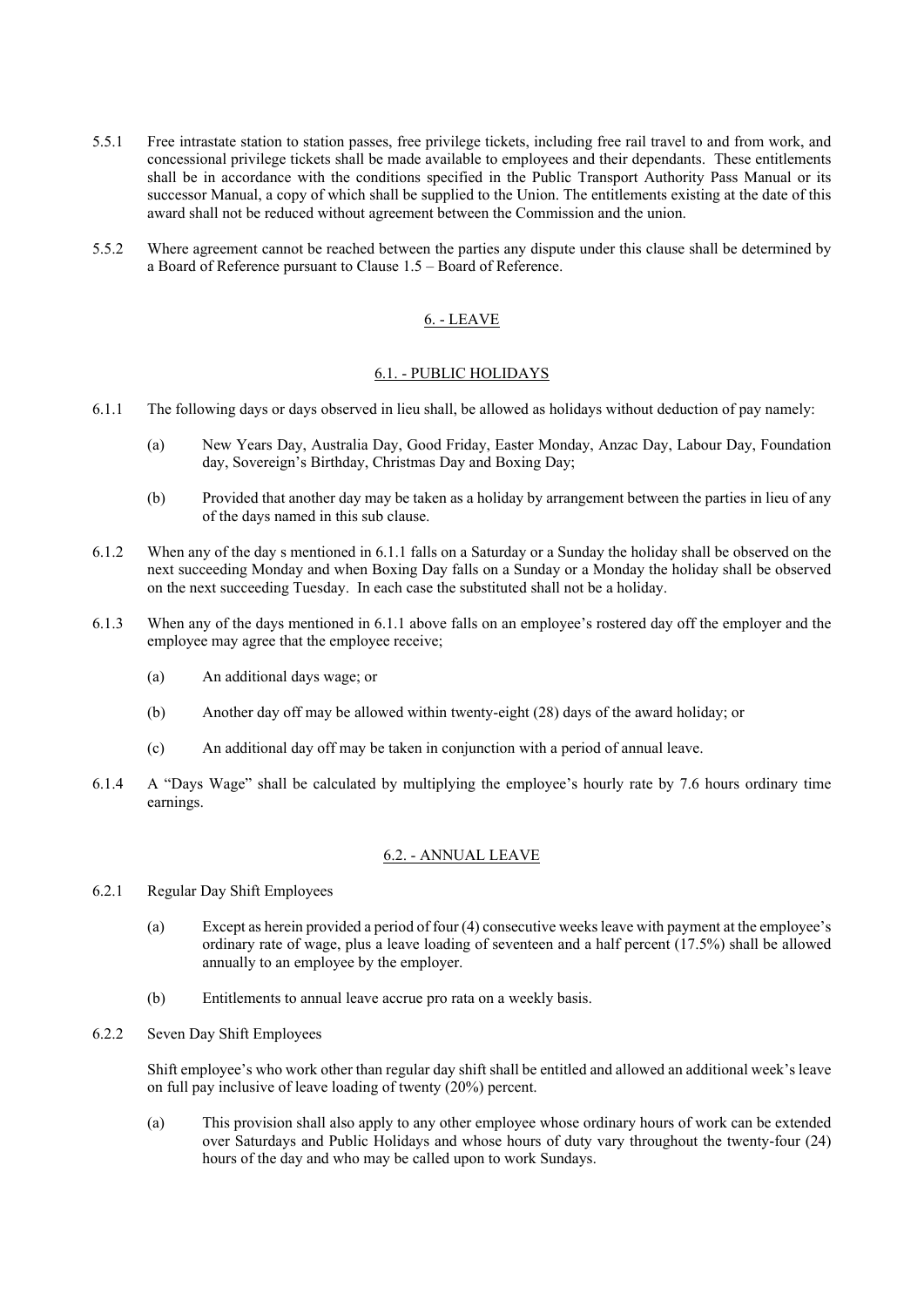- (b) Notwithstanding anything elsewhere contained herein this sub-clause shall not apply to any employee whose ordinary hours of work must be completed between Monday and Friday inclusive and not on Public Holidays.
- 6.2.3 Part Qualifying Period Seven Day Shift Employee

Where an employee with twelve (12) months' continuous service is engaged for part of a qualifying twelve (12) monthly period as a seven day shift employee, such employee shall be entitled to have the period of annual leave to which the employee is otherwise entitled under this clause increased by one-twelfth of a week for each completed month the employee is continually so engaged, shall be paid for the annual leave plus the extra leave at the employees ordinary rate of wage, plus a loading calculated at eighteen and three quarter (18.75%) percent for the annual leave taken.

#### 6.2.4 Annual Leave Loadings

If the annual leave loading gives a greater amount than the amount of loading calculated in accordance with Clause 6.2.1 or 6.2.2 or 6.2.3 as the case may be, an employee shall be entitled to payment of  $-$ 

- (a) Shift penalties Monday to Friday inclusive; and
- (b) Saturday penalty,

which the employee would have received for ordinary time had the employee not proceeded on annual leave, in lieu of such loadings.

- (c) The annual leave loading shall not exceed the Average Weekly Total Earnings of all males in Western Australia as published by the Australian Bureau of Statistics for the September Quarter of the year immediately preceding that in which the leave commences.
- 6.2.5 Annual Leave List
	- (a) Every year, prior to 31 July, a statement shall be posted in each shed showing the date on which each employee will go on annual leave and resume duty. The annual leave for such shall be calculated up to 30 June each year and only leave up to that date shall be granted each year, except in cases where leave has been allowed to accumulate.
	- (b) Employees are not to be booked on annual leave for more than one year in succession between 30 April and 1 September, except at the request of the employee. Holiday lists are not to be departed from except for reasons of sickness, accident or traffic requirements not foreseeable at the date of preparing lists.
	- (c) Unless at the request of a employee, an employee shall not be rostered to clear further annual leave within four (4) months of resuming duty following long service leave.
	- (d) With the approval of the head of branch, any employee may exchange dates with another.
	- (e) An employee shall take the whole of such leave taken at the one time each year. Provided always that with the consent of the employer leave may be allowed to accumulate for two (2) years.
	- (f) Notwithstanding anything else in this Clause, in respect of an entitlement of annual leave that has accrued more than twelve (12) months, where an employee and the employer have not agreed when to take leave, the employer is not to refuse the employee from taking leave provided the employee gives the employer two (2) weeks notice of the period of intended leave.
- 6.2.6 No Deduction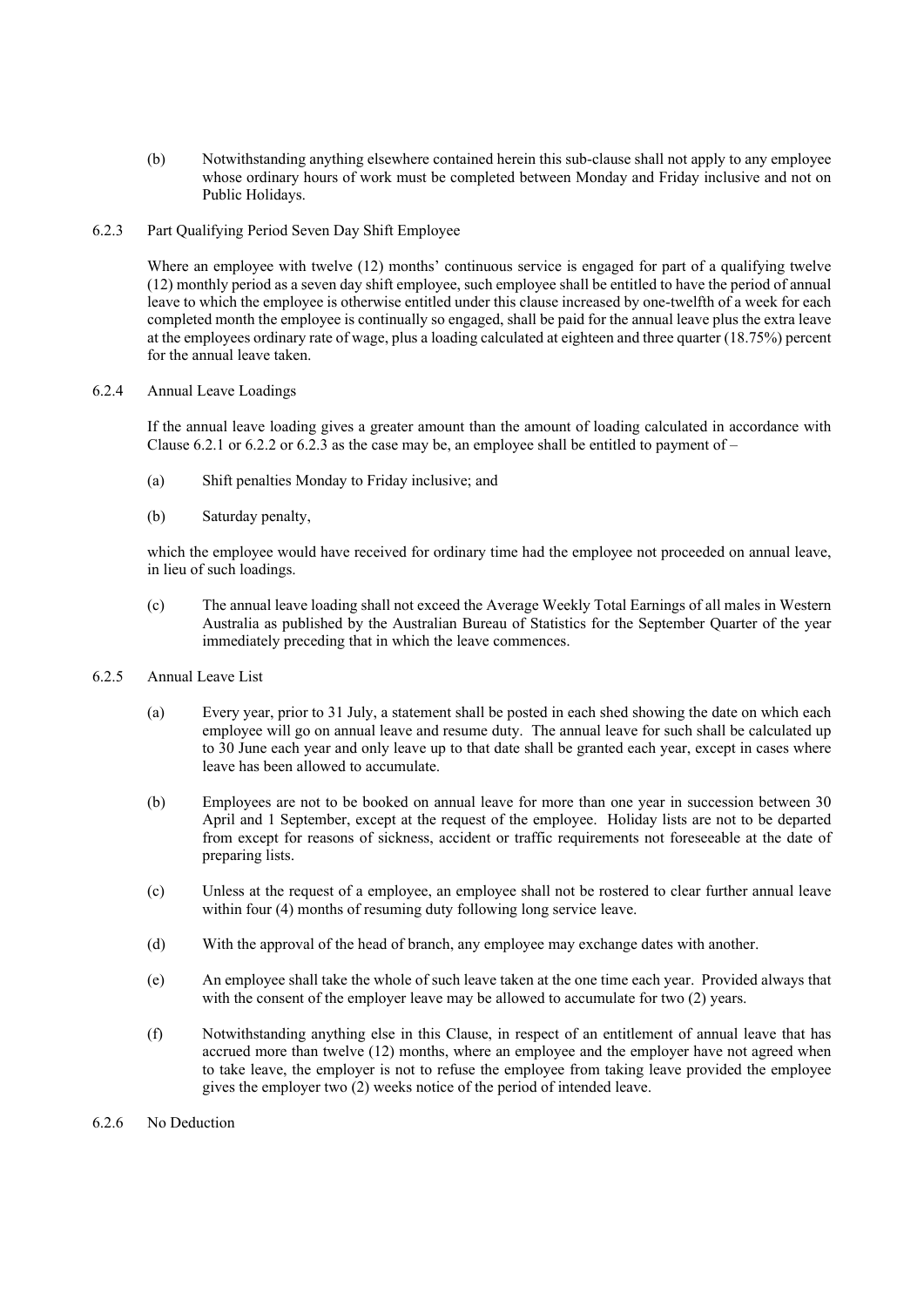No deduction shall be made from annual leave for the period an employee is off duty through sickness unless the absence exceeds three (3) calendar months.

#### 6.3. - BEREAVEMENT LEAVE

- 6.3.1 Subject to 6.3.3 on the death of:
	- (a) the spouse or de facto partner of an employee;
	- (b) the child or stepchild of an employee;
	- (c) the brother, sister, step brother or sister of an employee;
	- (d) the parent, step parent or grandparent of an employee; or
	- (e) any other persons who, immediately before that persons death, lived with the employee as a member of the employee's family,

an employee, including a casual, is entitled to leave up to and including the day of the funeral of such person and be paid bereavement leave of up to two (2) days.

- 6.3.2 The two (2) days need not be consecutive.
- 6.3.3 Bereavement leave is not to be taken during a period of any other kind of leave, or at a time when the employee is not rostered for duty.
- 6.3.4 An employee who claims to be entitled to paid leave in accordance with 6.3.1 is to provide to the employer, if so requested by the employer, evidence that would satisfy a reasonable person as to the death that is the subject of the leave sought and the relationship of the employee to the deceased person.

#### 6.4. – SICK LEAVE

- 6.4.1 An employee who is unable to attend or remain at their workplace of employment during the ordinary hours of work by reason of personal ill health or injury shall be entitled to payment during such absence in accordance with the following provisions.
- 6.4.2 An employee is entitled to payment pursuant to this clause for seventy-six (76) hours per annum accrued pro rata on a weekly basis.
- 6.4.3 (a) Subject to paragraph (b) an employee shall be paid for sick leave at the employee's ordinary rate of pay. In addition payment shall include –
	- (i) Shift penalties Monday to Friday inclusive; and
	- (ii) Saturday penalty; and
	- (iii) Sunday penalty

which the employee would have received for the ordinary time had the employee not ceased duty on account of sickness.

(b) Provided that if the employee was engaged on duties carrying a higher rate and was entitled to payment at that higher rate for the whole of the day or shift immediately prior to ceasing duty and the employee resumed duty after the absence in the same higher position the employee shall be paid for sick leave at that higher rate.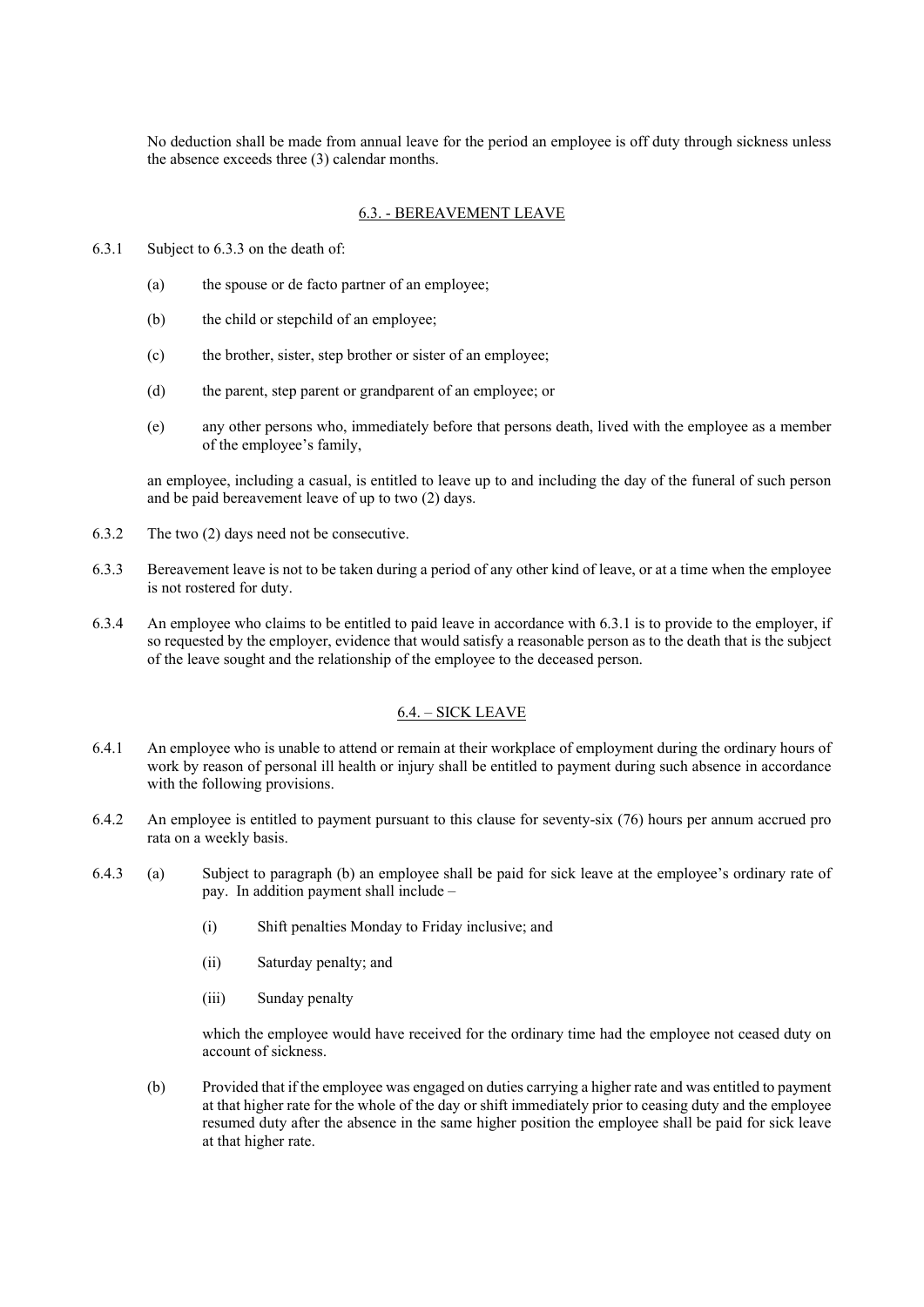- 6.4.4 If in the first or successive years of service with the employer an employee is absent on the ground of personal ill health or injury for a period longer than their entitlement to paid sick leave, payment may be adjusted at the end of that year of service, or at the time the employee's service terminates, if before the end of that year of service, to the extent that the employee has become entitled to further paid sick leave during that year of service.
- 6.4.5 Unused portions of paid sick leave shall accumulate from year to year.
- 6.4.6 Duty to Notify
	- (a) An employee, being unable to attend for duty through sickness or personal injury, shall notify the officer on duty at least three (3) hours before the time the employee is rostered for duty (except where it is not reasonably possible to do so) and no later than eight (8) hours before the employee is required to commence the next rostered shift of their inability to attend for duty, the nature of the illness or injury and the estimated duration of the absence.
	- (b) An employee who has not notified the employer eight (8) hours prior to the commencement of the employee's next shift, following the employee's failure to attend duty as a result of sickness or personal injury; the employer shall be under no obligation to employ the employee until the following working day and provided the employee is fit to resume duty.
- 6.4.7 Proof of illness or Injury
	- (a) No employee shall be entitled to the benefit of this clause unless the employee produces proof that would satisfy a reasonable person, of such sickness provided the employer shall not be entitled to require proof for absences less than three (3) consecutive days unless the total of such absence in any accruing year exceeds the hours prescribed for that employee for an ordinary week work.
	- (b) No payment shall be made for any absence due to the employees own fault, neglect or misconduct.
	- (c) Where an employee is ill during the period of annual leave and produces at the time or as soon thereafter medical evidence to the satisfaction of the employer that the employee was a result of the employee's illness, confined to their place of residence or a hospital for a period of seven (7) days, the employee may with the consent of the employer, be granted at a time convenient to the employer additional leave equivalent to the period during which the employee was so confined.

#### 6.5. - CARER'S LEAVE

6.5.1 An employee is entitled to use up to five (5) days of sick leave per year to be the primary care giver for the employee's spouse or de-facto partner , child including adult child, parent, sibling or grandparent or member of the employee's household who is injured or ill and in need of immediate care and attention. If requested, the employee must supply evidence that would satisfy a reasonable person of the entitlement to such leave.

#### 6.6. - PARENTAL LEAVE

6.6.1 In this Clause –

"Adoption", in relation to a child, is a reference to a child who –

- (a) is not the natural child or the step child of the employee or the employee's partner;
- (b) is less than 5 years of age; and
- (c) has not lived continuously with the employee for 6 months or longer;

"Continuous service" means service under an unbroken contract of employment and includes –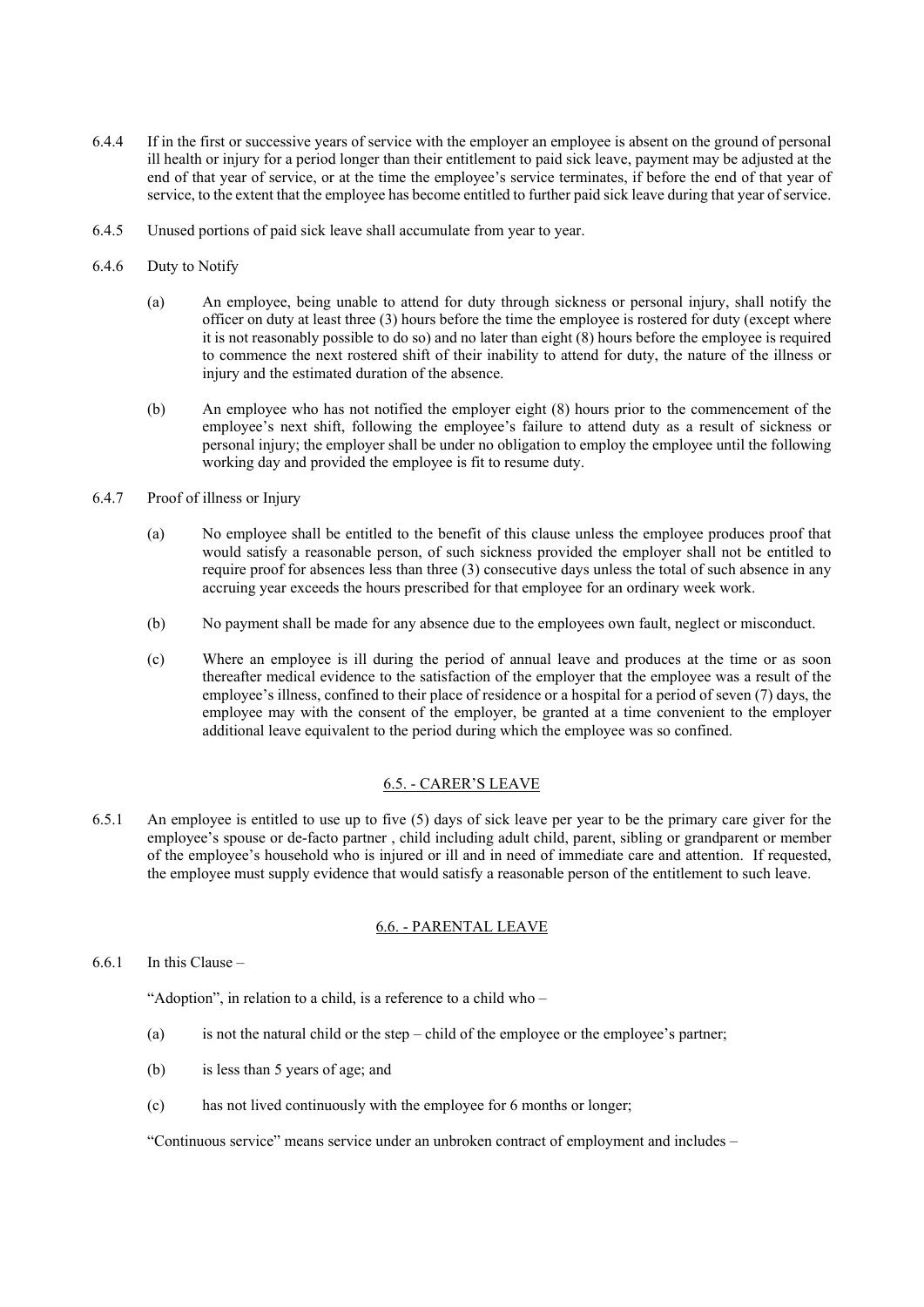- (a) any period of parental eave; and
- (b) any period of leave or absence authorised by the employer;

"Expected date of birth" means the day certified by a medical practitioner to be the day on which the medical practitioner expects the employee or the employee's partner, as the case may be, to give birth to a child;

"Parental leave" means leave provided for by 6.6.2(a);

"Partner" means a spouse or *de-facto* partner.

- 6.6.2 Entitlement to Parental Leave
	- (a) Subject to sub clause 6.6.4, 6.6.5(a) and 6.6.6(a), an employee, other than a casual employee, is entitled to take up to 52 consecutive weeks of unpaid leave in respect of –
		- (i) the birth of a child to the employee or the employee's partner; or
		- (ii) the placement of a child with the employee with a view to the adoption of the child by the employee.
	- (b) An employee is not entitled to take parental leave unless the employee
		- (i) has, before the expected date of birth or placement, completed at least 12 months continuous service with the employer; and
		- (ii) has given the employer at least 10 weeks written notice of the employee's intention to take leave.
	- (c) An employee is not entitled to take parental leave at the same time as the employee's partner but this paragraph does not apply –
		- (i) to one weeks parental leave taken by the partner parent immediately after the birth of the child; or
		- (ii) to three weeks parental leave taken by the employee and the employee's partner immediately after a child has been placed with them with a view to their adoption of the child.
	- (d) The entitlement to parental leave is reduced by any period of parental leave taken by the employees' partner in relation to the same child, except the period of leave referred to in paragraph (c).
- 6.6.3 Maternity Leave to 6 weeks before and after birth

A female employee who is pregnant and who has given notice of the employee's intention to take parental leave, other than for a adoption, is to start the leave 6 weeks before the expected date of birth, unless in respect of any period closer to the expected date of birth a medical practitioner has certified that the employee is fit to work.

6.6.4 Medical Certificate

An employee who has given notice of the employees' intention to take parental leave, other than for adoption, is to provide to the employer a certificate from a medical practitioner stating that the employee or the employee's partner, as the case may be, is pregnant and the expected date of the birth.

6.6.5 Notice of Partner's Parental Leave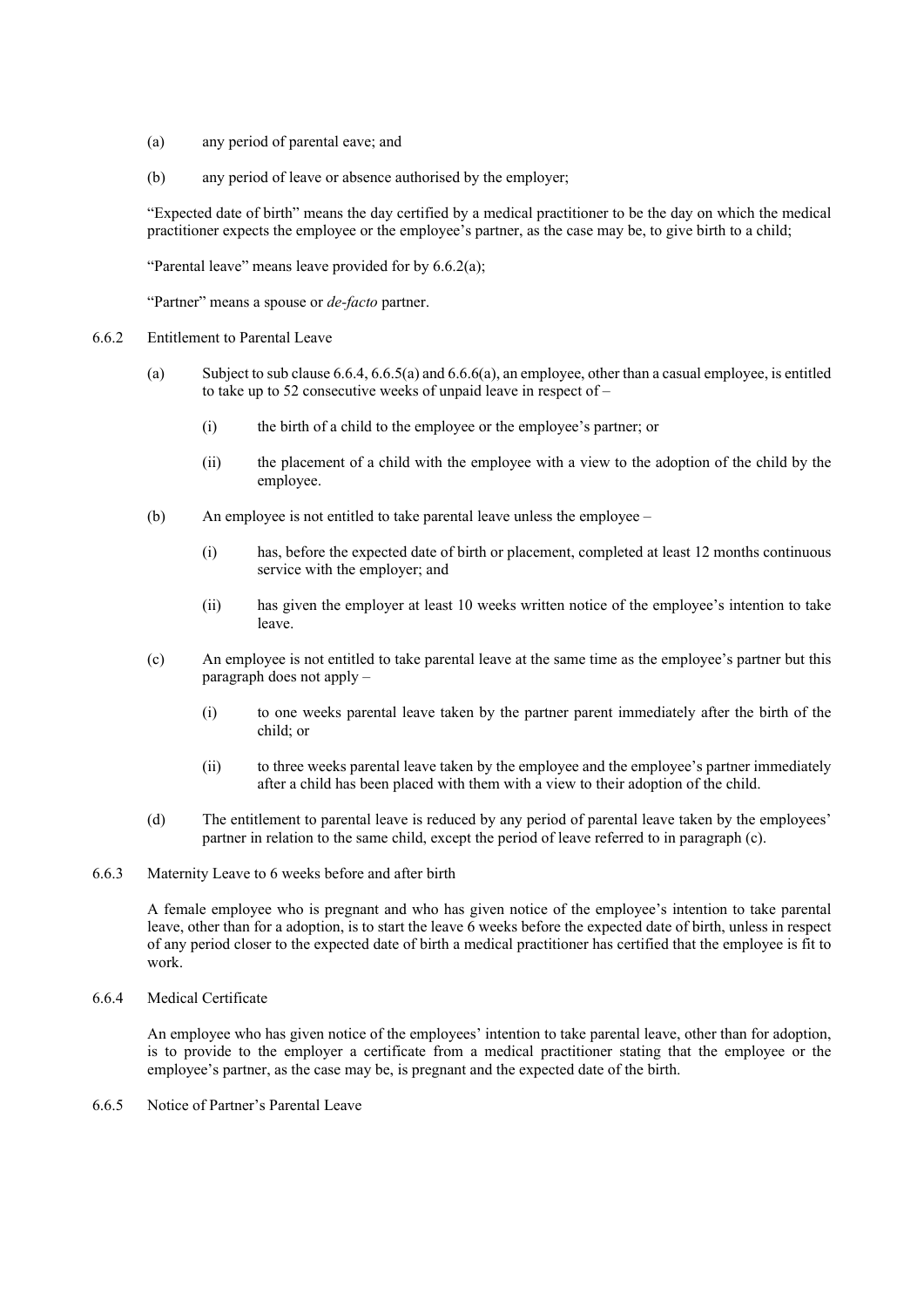- (a) An employee who has given notice of the employee's intention to take parental leave or who is actually taking parental leave is to notify the employer of particulars of any period of parental leave taken or to be taken by the employee's partner in relation to the same child.
- (b) Any notice given under paragraph (a) is to be supported by a statutory declaration by the employee as to the truth of the particulars notified.
- 6.6.6 Notice of Parental Leave Details
	- (a) An employee who has given notice of the employee's intention to take parental leave is to notify the employer of the dates on which the employee wishes to start and finish the leave no less than four weeks before the proposed commencement date.
	- (b) An employee who is taking parental leave is to notify the employer of any change to the date on which the employee wishes to finish the leave.
	- (c) The starting and finishing dates of a period of parental leave are to be agreed between the employee and the employer.
- 6.6.7 Return to Work after Parental Leave
	- (a) An employee shall confirm the employee's intention of returning to work by notice in writing to the employer given not less than four weeks prior to the expiration of the period of parental leave.
	- (b) On finishing parental leave, an employee is entitled to the position the employee held immediately before starting parental leave.
	- (c) If the person referred to in paragraph (a) is not available, the employee is entitled to an available position –
		- (i) for which the employee is qualified; and
		- (ii) that the employee is capable of performing, most comparable in status and pay to that of the employee's former position without loss of income.
	- (d) Where, immediately before starting parental leave, an employee was acting in, or performing on a temporary basis the duties of the position referred to in paragraph (a), that paragraph applies only in respect of the position held by the employee immediately before taking the acting or temporary position.
- 6.6.8 Effect of Parental Leave on Employment

Absence on parental leave-

- (a) does not break the continuity of service of an employee; and
- (b) is not taken into account when calculating the period of service for the purpose of this Award.
- 6.6.9 Any absence from duty during a pregnancy for medical reasons relating to that pregnancy and certified by a suitably qualified medical practitioner will not be debited against the 52 week maternity entitlement.
- 6.6.10 Transfer to a Safe Job

Where in the opinion of a duly qualified medical practitioner, illness or risks arising out of the pregnancy or hazards connected with the work, assigned to the employee make it inadvisable for the employee to continue at her present work, the employee shall, if the employer deems it practicable, be transferred to a safe job at the rate and on the conditions attaching to that job until the commencement of parental leave.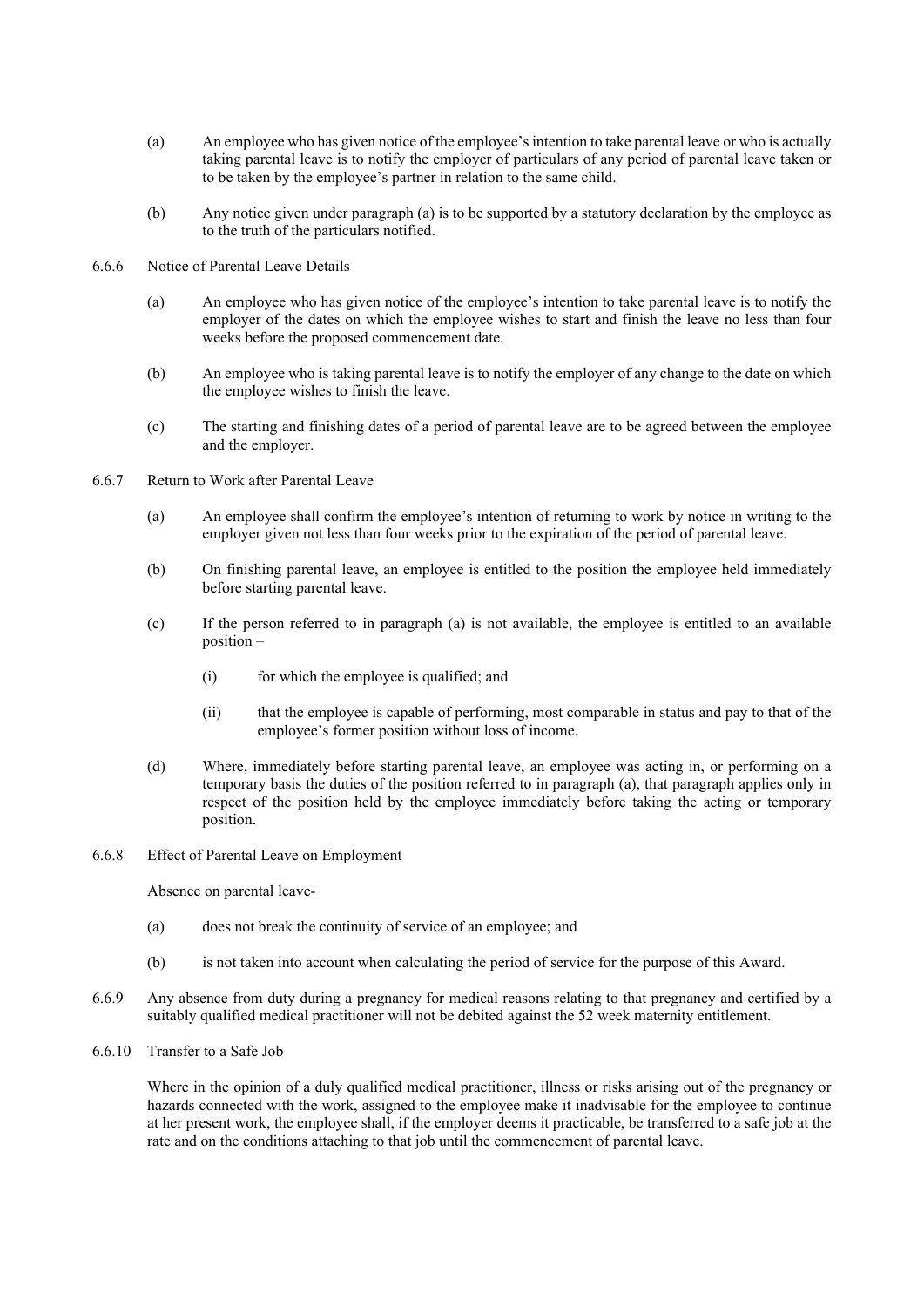If the transfer to a safe job is not practicable, the employee may, or the employer may require the employee to, take leave for such period as is certified necessary by a duly qualified medical practitioner. Such leave shall be treated as maternity leave for the purposes of sub clauses 6.6.7, 6.6.8, 6.6.9 and 6.6.10 of this clause.

- 6.6.11 Variation of Period of Parental Leave
	- (a) Provided the addition does not extend the parental leave beyond 52 weeks, the period may be lengthened once only, save with the agreement of the employer, by the employee giving not less than 14 days notice in writing stating the period by which the leave is to be lengthened.
	- (b) The period of leave may, with the consent of the employer, be shortened by the employee giving not less than 14 days notice in writing stating the period by which the leave is to be shortened.
- 6.6.12 Cancellation of Parental Leave
	- (a) Parental Leave, applied for but not commenced, shall be cancelled when the pregnancy of an employee or the employee's partner, as the case may be, terminates other than by the birth of a living child.
	- (b) Where the pregnancy of an employee or an employee's partner, as the case may be, then on parental leave terminates other than by the birth of a living child, it shall be right of the employee to resume work at a time nominated by the employer which shall not exceed four weeks from the date of notice in writing by the employee to the employer that from the date of notice in writing by the employee to the employer that the employee desires to resume work.
- 6.6.13 Special Maternity Leave
	- (a) Where the pregnancy of an employee not then on parental leave terminates after 28 weeks other than by the birth of a living child she shall be entitled to such period of unpaid leave (to be known as special maternity leave) as a duly qualified medical practitioner certifies as necessary before her return to work, or
	- (b) For the purpose of sub clause 6.6.8, 6.6.13 and 6.6.14 hereof, maternity leave shall include special maternity leave.
	- (c) An employee returning to work after the completion of a period of leave taken pursuant to this sub clause shall be entitled to the position which she held immediately before proceeding on such leave or, in the case of an employee who was transferred to a safe job pursuant to sub clause  $(6.6.10)$ , to the position the employee held immediately before such transfer.
- 6.6.14 Parental Leave and Other Leave Entitlements

Provided the aggregate of leave including leave taken pursuant to sub clauses 6.6.10 and 6.6.13 hereof does not exceed 52 weeks:

- (a) An employee may, in lieu of or in conjunction with maternity leave, take any annual leave or long service leave or any part thereof to which the employee is then entitled.
- (b) Paid sick leave or other paid authorised award absences (excluding annual leave or long service leave), shall not be available to an employee during absence on parental leave.
- 6.6.15 Termination of Employment
	- (a) An employee on parental leave may terminate the employee's employment at any time during the period of leave by notice given in accordance with the Award.
	- (b) An Employer shall not terminate the employment of an employee on the ground of the employee's absence on maternity leave or, in the case of a female employee, her pregnancy, but otherwise the rights of an employer in relation to termination of employment are not hereby affected.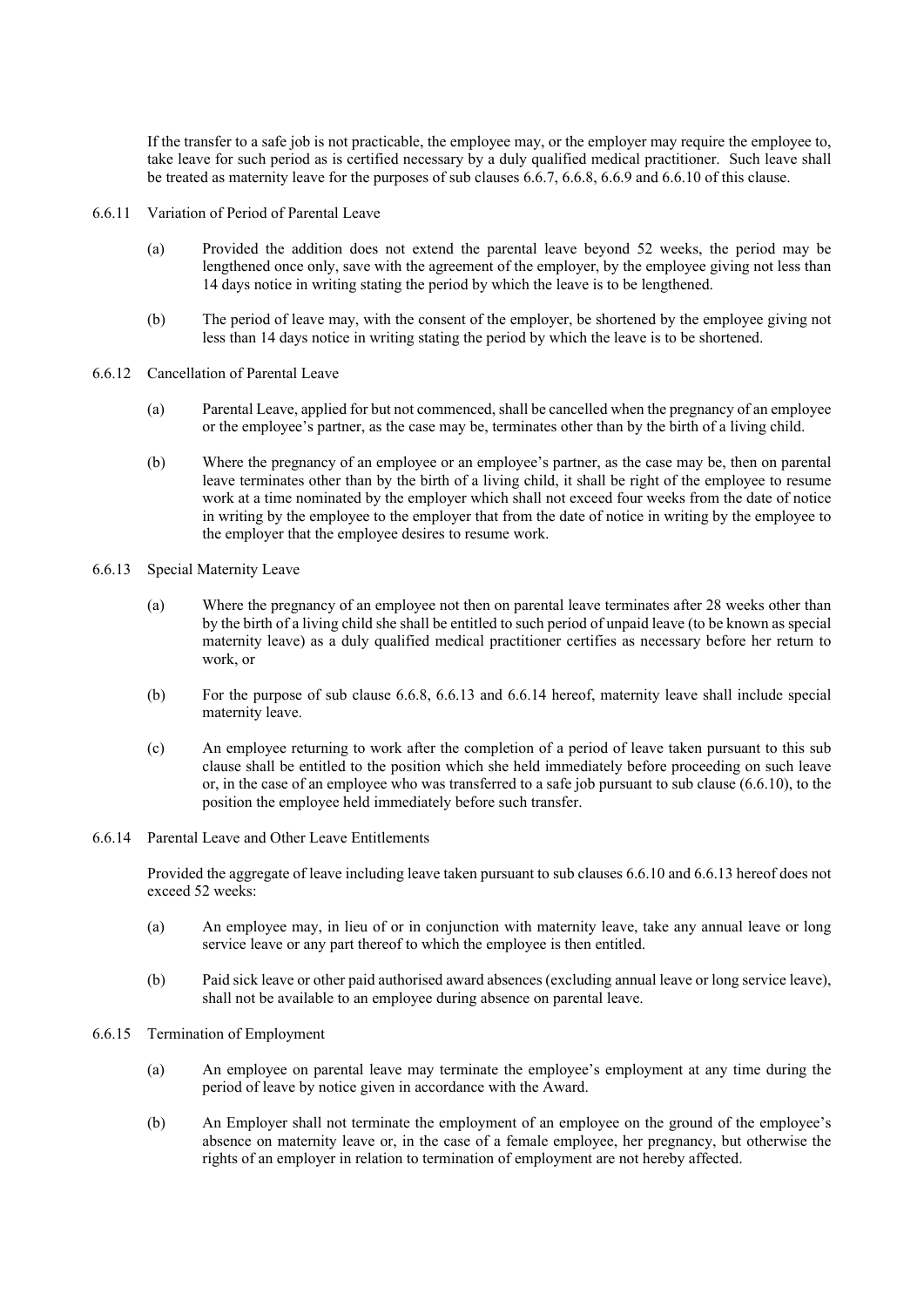#### 6.6.16 Replacement Employees

- (a) A replacement employee is an employee specifically engaged as a result of an employee proceeding on paternity leave.
- (b) Before an employer engages a replacement employee under this sub clause, the employer shall inform that person of the temporary nature of the employment and of the rights of the employee who is being replaced.
- (c) Before an employer engages a person to replace an employee temporarily promoted or transferred in order to replace an employee exercising rights under this clause, the employer shall that person of the temporary nature of the promotion or transfer and of the rights of the employee who is being replaced.
- (d) Provided that nothing in this sub clause shall not be construed as requiring an employer to engage a replacement employee.
- (e) A replacement employee shall not be entitled to any of the rights conferred by this clause except where the employee's employment continues beyond the 12 months qualifying period.

#### 6.7. - LEAVE TO ATTEND UNION BUSINESS

- 6.7.1 The employer shall grant paid leave during working hours to an employee.
	- (a) Who is required to give evidence before an Industrial Tribunal;
	- (b) Who is a union nominated representative of the employees is required to attend negotiations and/or conferences between the union and employers;
	- (c) When prior agreement between the union and the employer has been reached for the employee to attend official meetings preliminary to negotiations or industrial hearings; or
	- (d) Who is a union nominated representative of employees and is required to attend joint union/management consultative committees or working parties.
- 6.7.2 The granting of leave pursuant to this clause shall only be approved:
	- (a) Where an application for leave has been submitted by an employee in a reasonable time in advance;
	- (b) For the minimum period necessary to enable the union business to be conducted or evidence to be given;
	- (c) For those employees whose attendance is essential; or
	- (d) When the operation of the organisation is not being unduly affected and the convenience of the employer impaired.
- 6.7.3 (a) Leave of absence will be granted at the ordinary rate of pay.
	- (b) The employer shall not be liable for any expenses associated with an employee attending to union business.
	- (c) Leave of absence granted under this clause shall include any necessary travelling time in normal working hours.
- 6.7.4 (a) Nothing in this clause shall diminish the existing arrangements relating to the granting of paid leave for union business.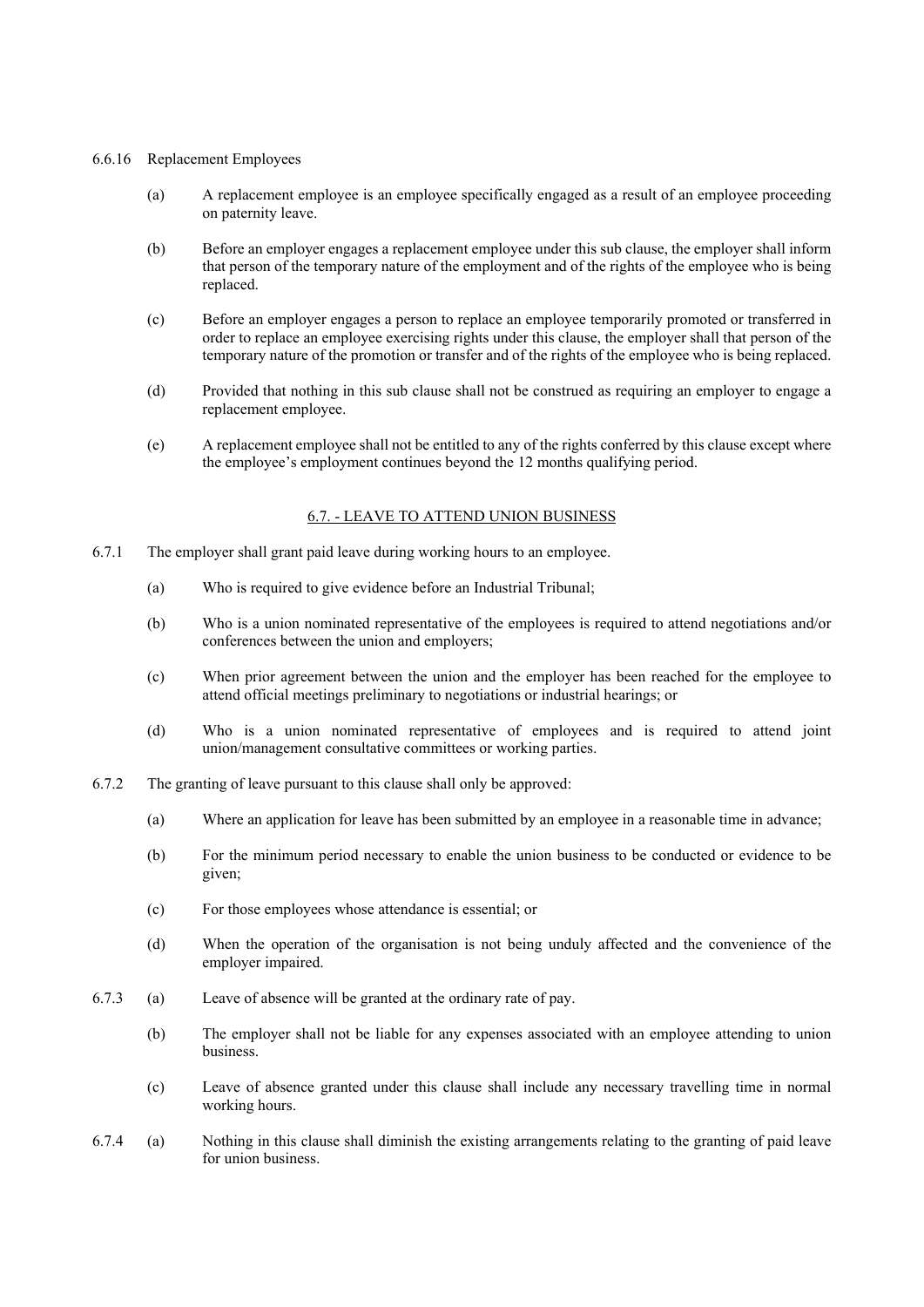- (b) An employee shall not be entitled to paid leave to attend union business other than prescribed by this clause.
- (c) The provisions of this clause shall not apply when an employee is absent from work without the approval of the employer.

### 6.8. - LONG SERVICE LEAVE

- 6.8.1 An employee shall be entitled to thirteen weeks paid Long Service Leave on the completion of ten years continuous service and an additional thirteen weeks paid Long Service Leave for each subsequent period of seven years of continuous service completed by the employee.
- 6.8.2 Where a public holiday falls within an employee's period of Long Service Leave such day shall be deemed to be a portion of the Long Service Leave and no other payment or benefit shall apply.
- 6.8.3 Long Service Leave may be taken in periods of four (4) weeks or more, at a mutually agreed time.
- 6.8.4 Long Service Leave shall be paid at the employee's rate of pay as prescribed in 4. Rates of Pay.
- 6.8.5 An employee will be entitled to a pro rata Long Service Leave only if employment is terminated:
	- (a) By the employer for other than disciplinary reasons;
	- (b) Due to the retirement of the employee on the grounds of ill health;
	- (c) Due to the death of the employee, in which case the payment would be made to the employee's estate.
	- (d) Due to the employee's retirement at age of 55 years or over, provided 12 months continuous service has been completed prior to the day from which the retirement takes effect;
	- (e) For the purpose of entering an Invitro Fertilisation Program, provided the employee has completed three (3) years service and produces written confirmation from an appropriate medical authority of the dates of involvement in the program; or
	- (f) Due to the employee's resignation for pregnancy, provided the employee has completed more than three (3) years and produces certification of such pregnancy and the expected date of birth from a registered medical practitioner.
- 6.8.6 For the purpose of determining Long Service Leave entitlement, the expression "continuous service" includes any period during which the employee is absent on paid leave but does not include any period exceeding two (2) continuous weeks during which the employee is absent on parental leave or leave without pay.
- 6.8.7 Continuity of service shall not be broken by the absence of the employee on any form of approved paid leave or by the standing down of an employee under the terms of this Award.
- 6.8.8 The employer may direct an employee to take Long Service Leave entitlement; it will be taken within twelve (12) months of the direction, at a time agreed between the employer and the employee.
- 6.8.9 Where a time cannot be agreed within the 12-month period, the employer will determine the date on which the employee will be required to start Long Service Leave. Provided that the employer shall give at least 30 days notice to the employee of the day on which the Long Service Leave is to commence.

#### 7. - DISPUTE RESOLUTION PROCEDURE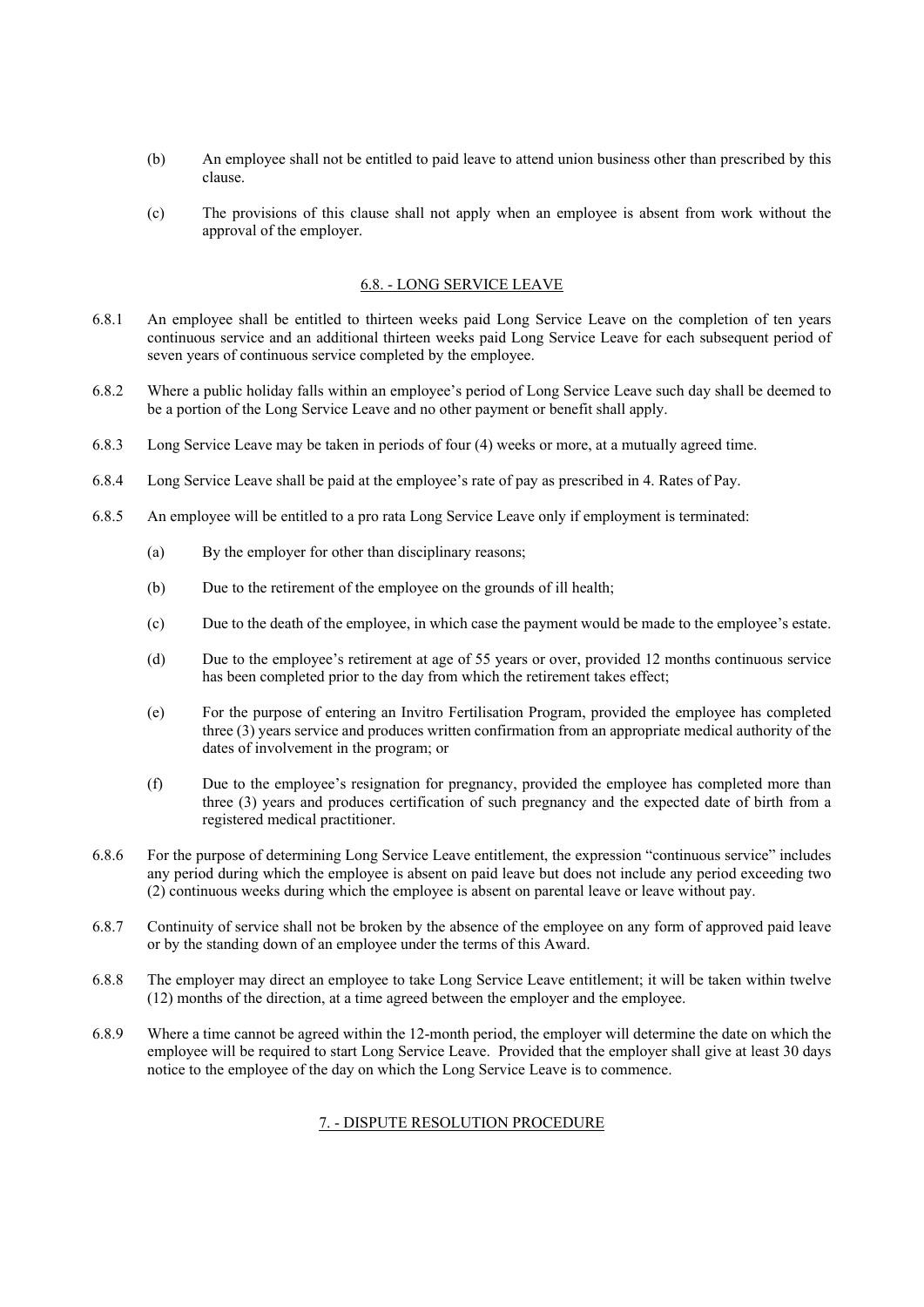- 7.1 Subject to the *Industrial Relations Act 1979* (as amended) in the event of a problem, grievance, question, dispute, claim or difficulty that effects one or more employees, or arises from the employees work or contract of employment, the following procedure shall apply:
	- (a) At first instance the matter shall be raised with the employer's supervisor/manager/ as appropriate.
	- (b) In the event that the matter is unresolved it may be raised at the Company level by the individual concerned (or his/her representative), or the union delegate or union official involved.
	- (c) The parties will attempt to resolve the matter prior to either party referring the matter to the Commission.
	- (d) If the matter is still not resolved it may be referred to the Commission for determination, and if necessary arbitration.

#### 8. - SUPERANNUATION

8.1 The employer will make contributions on the employee's behalf, as provided by the *Superannuation Guarantee (Administration) Act 1992* into a complying Superannuation fund or scheme.

#### 9. - NAMED PARTIES TO THE AWARD

The named parties to this award are-

The Australian, Rail Tram and Bus Industry Union of Employees, Western Australian Branch

Public Transport Authority or its successor.

## 10. - REGISTERED ORGANISATION MATTERS

#### 10.1. - RIGHT OF ENTRY FOR DISCUSSIONS WITH EMPLOYEES

- 10.1.1 An authorised representative of an organisation may enter, during working hours, any premises where relevant employees work for the purpose of holding discussions at the premises with any relevant employees who wish to participate in those discussions.
- 10.1.2 An "authorised representative" means a person who holds an authority in force under Part II of Division 2G of the Industrial Relations Act 1979.
- 10.1.3 A "relevant employee" means an employee who is a member of an organisation or who is eligible to become a member of the organisation.
- 10.1.4 The authorised representative shall give at least twenty-four (24) hours' notice to the employer.
- 10.1.5 Notwithstanding 10.1.4, the Union may apply to waive the requirement to give the employer concerned notice of an intended exercise of power if the Commission is satisfied that to give such notice would defeat the purpose for which the power is intended to be exercised.

#### 10.2. - RIGHT OF ENTRY TO INVESTIGATE BREACHES

10.2.1 An authorised representative of an organisation may enter, during working hours, any premises where relevant employees work, for the purpose of investigating any suspected breach of the *Industrial Relations Act 1979,*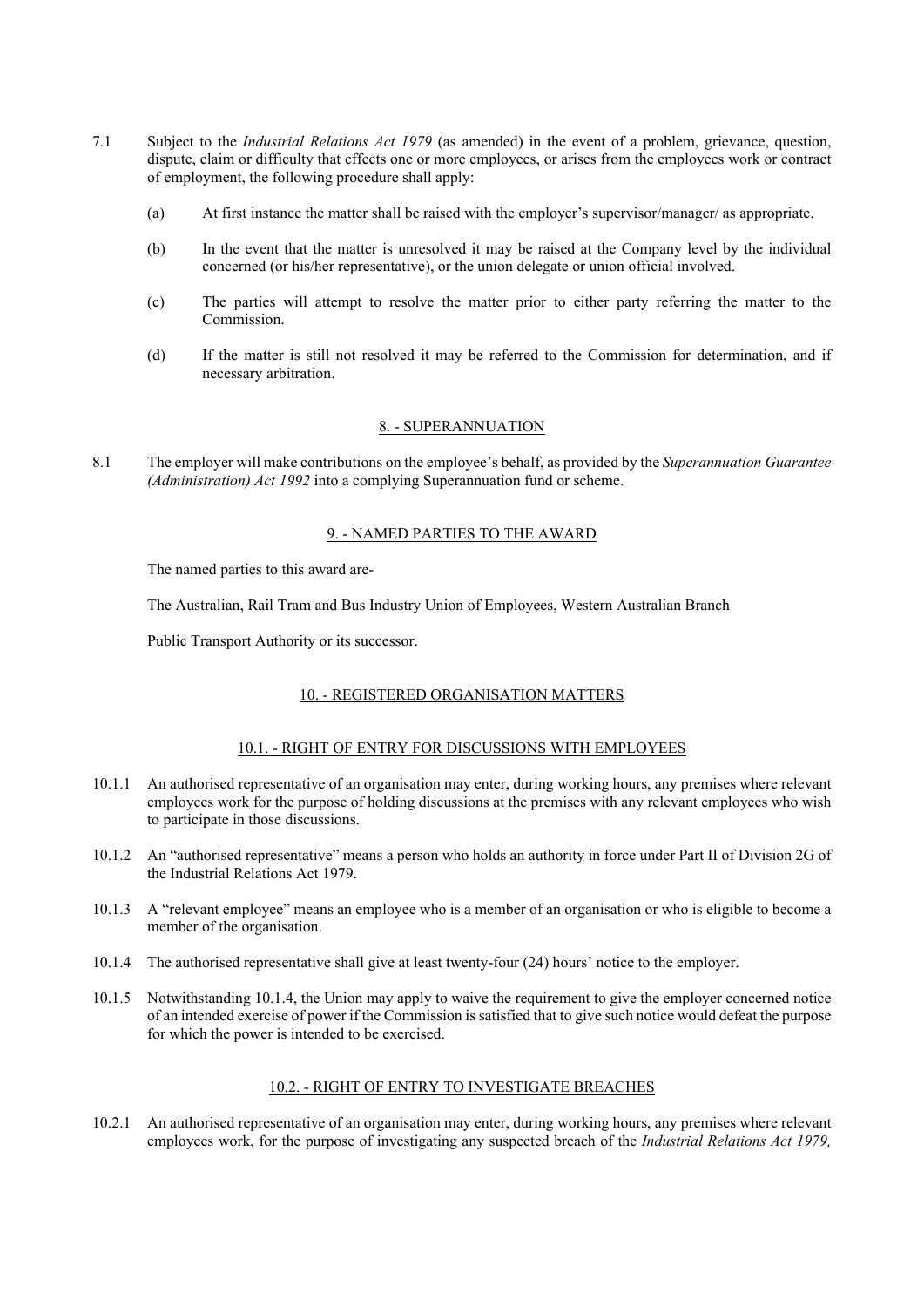*The Minimum Conditions of Employment Act 1993, the Occupational Safety and Health Act 1984,* or an award, order, industrial agreement or employer –employee agreement that applies to any such employee.

- 10.2.2 An authorised representative in this clause has the same meaning as in 10.1.2.
- 10.2.3 For the purpose of investigating any breach, the authorised representative may:
	- (a) Subject to 10.2.4 and 10.2.6, require the employer to produce for the representative's inspection, during working hours at the employer's premises or at any mutually convenient time and place, any employment records of employees or other documents, other than workplace agreements or employeremployee agreements, kept by the employer that are related to the suspected;
	- (b) Make copies of the entries in the employment records or documents related to the suspected breach; and
	- (c) During working hours, inspect or view any work, material, machinery, or appliance that is relevant to the suspected breach.
- 10.2.4 The employer is not required to produce an employment record of any employee if the employee is a party to an employee – employer agreement and has made a written request to the employer that the record not be available for inspection by an authorised representative.
- 10.2.5 An authorised representative is not allowed to enter premises where relevant employees work for the purpose of investigating a suspected breach of an employer-employee agreement to which a relevant employee is a party unless the authorised in writing by that relevant employees to carry out the investigation.
- 10.2.6 An authorised representative is not entitled to require the production of employment records or other documents unless, before exercising the power, the authorised representative has given the employer concerned;
	- (a) If the records or other documents are kept elsewhere, at least twenty four hours written notice or;
	- (b) If the records or other documents are kept elsewhere, at least forty-eight (48) hours' written notice.
- 10.2.7 An authorised representative shall upon request of the occupier of the premises, show their authority before entering the premises.

#### 11. - WHERE TO GO FOR FURTHER INFORMATION

The Australian, Rail Tram and Bus Industry Union of Employees, West Australian Branch

2/10 Nash Street, EAST PERTH W.A. 6004 Telephone: 9225 6722<br>Facsimile: 9225 6733 Facsimile: Email: [general@rtbuwa.asn.au](mailto:general@rtbuwa.asn.au)

Department of Consumer and Employment Protection

Labour Relations, 3rd Floor Dumas House, 2 Havelock Street, WEST PERTH W.A. 6005 Telephone: 9222 7700 Facsimile: 92227777 Email: [labourrelations@docep.wa.gov.au](mailto:labourrelations@docep.wa.gov.au) Wage Line: 1300 655 266

#### 12. - OTHER LAWS AFFECTING EMPLOYMENT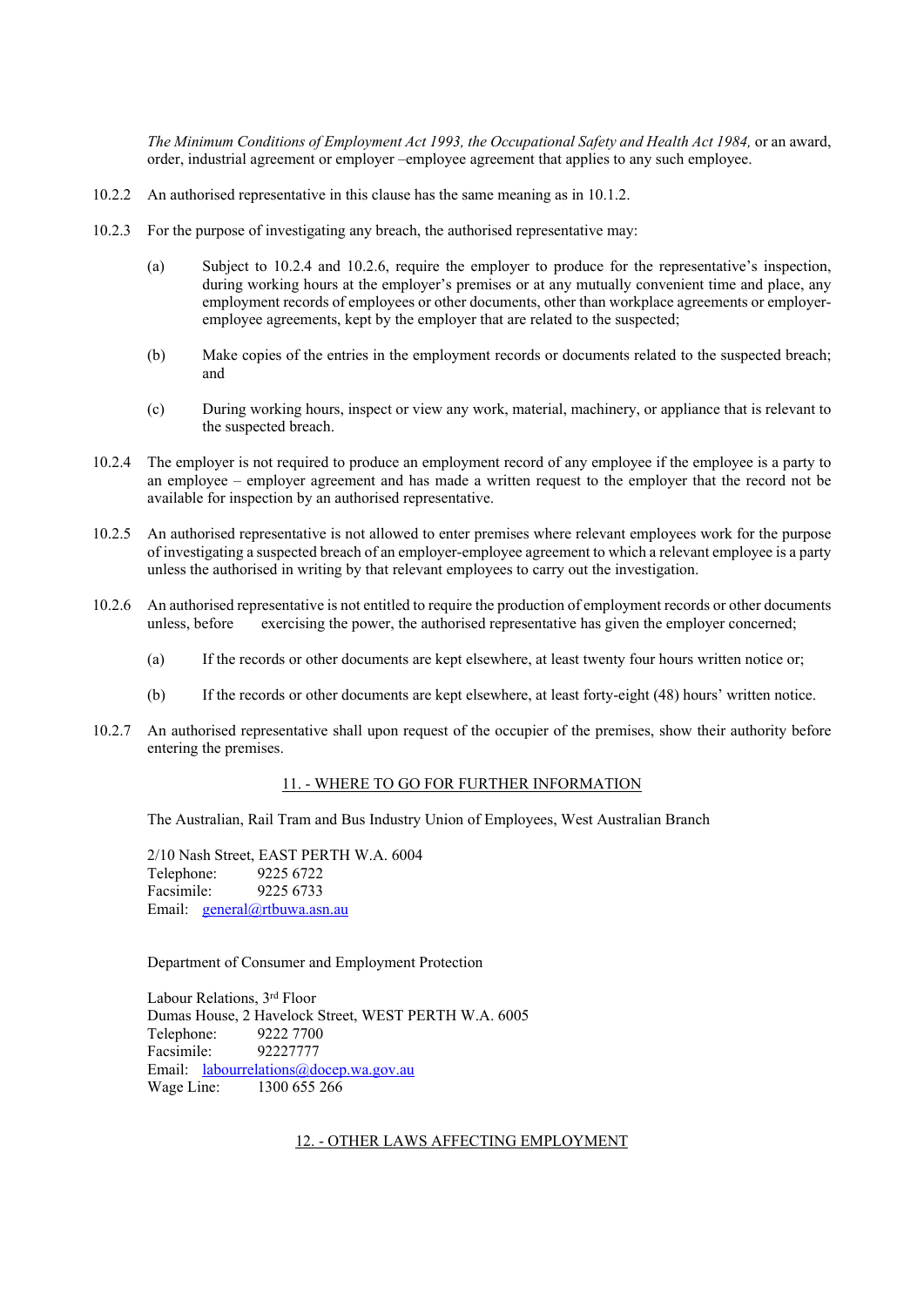*Industrial Relations Act 1979* (WA)

*Minimum Conditions of Employment Act 1993* (WA)

*Workplace Relations Act 1996* (Cth)

*Superannuation Guarantee (Administration) Act 1992* (Cth)

*Occupational Safety and Health Act 1984* (WA)

*Equal Opportunity Act 1984* (WA)

V A R I A T I O N R E C O R D

| PUBLIC TRANSPORT AUTHORITY RAIL CAR DRIVERS (TRANSPERTH TRAIN |                              |                                           |                                 |                          |  |
|---------------------------------------------------------------|------------------------------|-------------------------------------------|---------------------------------|--------------------------|--|
|                                                               |                              | <b>OPERATIONS) AWARD 2006 A 1 OF 2006</b> |                                 |                          |  |
|                                                               |                              | Delivered 07/03/06 at 86 WAIG 457         |                                 |                          |  |
| <b>CLAUSE</b><br>NO.                                          | <b>EXTENT OF VARIATION</b>   | ORDER NO.                                 | <b>OPERATIVE</b><br><b>DATE</b> | <b>GAZETTE REFERENCE</b> |  |
|                                                               | 1. APPLICATION AND OPERATION |                                           |                                 |                          |  |
| 1.1 Title                                                     |                              |                                           |                                 |                          |  |
| 1.2 Arrangement                                               |                              |                                           |                                 |                          |  |
| 1.3 Area and Scope                                            |                              |                                           |                                 |                          |  |
| 1.4 Term                                                      |                              |                                           |                                 |                          |  |
|                                                               | 1.5 Board of Reference       |                                           |                                 |                          |  |
|                                                               | 1.6 Introduction of Change   |                                           |                                 |                          |  |
|                                                               | 1.7 Definitions              |                                           |                                 |                          |  |
| 2. CONTRACT OF EMPLOYMENT                                     |                              |                                           |                                 |                          |  |
| 2.1 Contract of Employment                                    |                              |                                           |                                 |                          |  |
| 2.2 Stand Down                                                |                              |                                           |                                 |                          |  |
| 2.3 Employees Performing Higher Duties                        |                              |                                           |                                 |                          |  |
| 2.4 Charges Against Employees                                 |                              |                                           |                                 |                          |  |
| 2.5 Discipline                                                |                              |                                           |                                 |                          |  |
| 3. HOURS OF WORK                                              |                              |                                           |                                 |                          |  |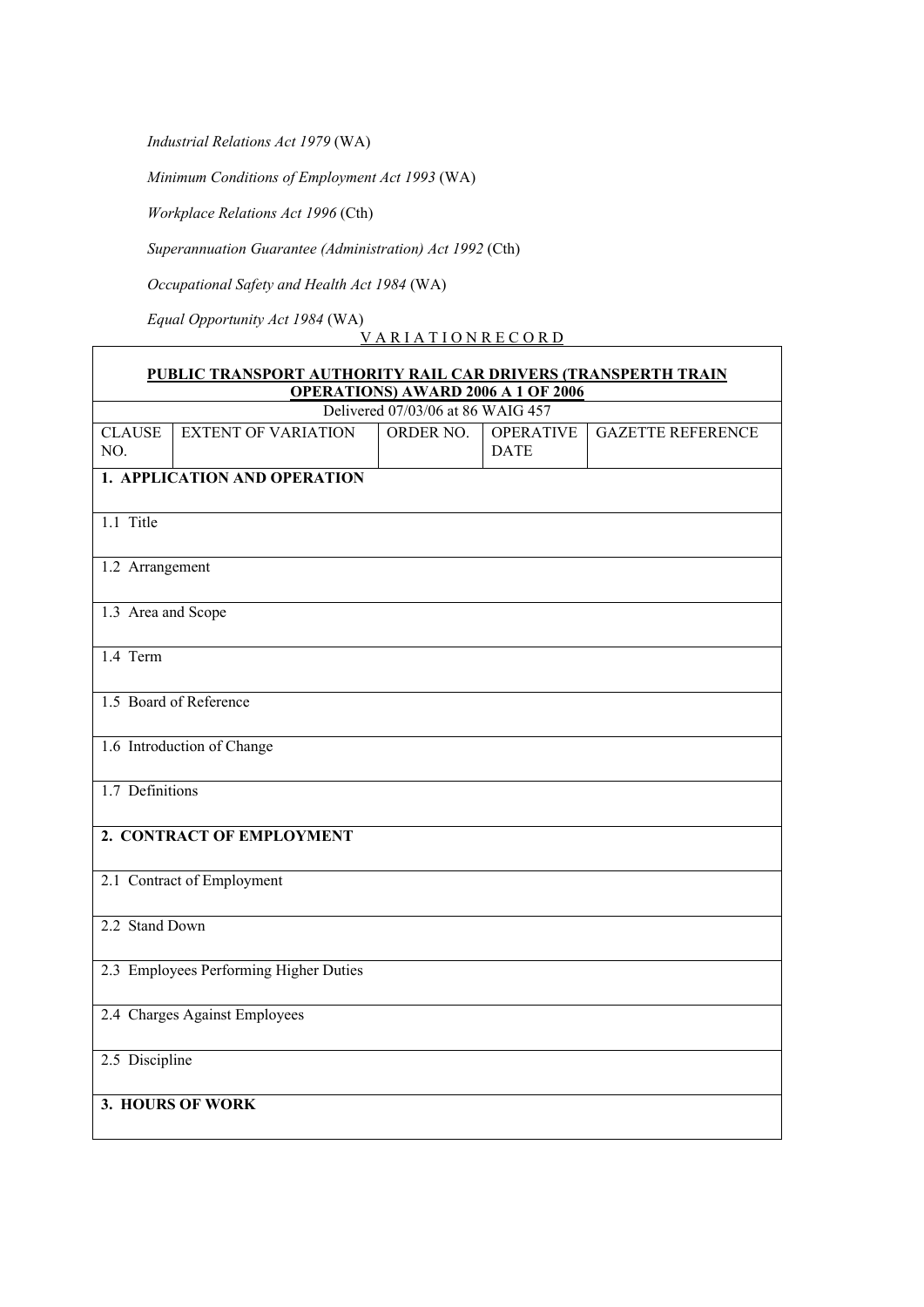| 3.1 Hours of Duty and 38 Hour Week |                            |        |            |                     |  |
|------------------------------------|----------------------------|--------|------------|---------------------|--|
| 3.2 Overtime                       |                            |        |            |                     |  |
|                                    | Ins 3.2.5                  | 26/06  | 24/03/06   | 86 WAIG 790         |  |
|                                    | Cl 3.2.3                   | $1/08$ | 17/02/08   | 88 WAIG 2128        |  |
|                                    | Cl 3.2.4                   | $1/08$ | 17/02/08   | 88 WAIG 2128        |  |
|                                    | 3.3 Meal and Rest Breaks   |        |            |                     |  |
|                                    | Cl. 3.3.2(b)               | 139/10 | 26/08/10   | 91 WAIG 2316        |  |
|                                    | Cl. 3.3.2(b)               | 139/10 | 27/04/11   | 91 WAIG 2316        |  |
|                                    | Cl. 3.3.2(b)               | 3/14   | 29/01/2014 | 94 WAIG 344         |  |
|                                    | Cl. 3.3.2(b)               | 29/14  | 19/09/2014 | 95 WAIG 233         |  |
|                                    | Cl. 3.3.2(b)               | 21/16  | 29/04/16   | 96 WAIG 445         |  |
|                                    | Cl. 3.3.2(b)               | 57/16  | 10/03/17   | 97 WAIG 266         |  |
|                                    | Cl. 3.3.2(b)               | 8/19   | 04/06/19   | 99 WAIG 549         |  |
|                                    | Cl. 3.3.2(b)               | 44/19  | 20/01/20   | 100 WAIG 96         |  |
| 3.4 Minimum Time Off Duty          |                            |        |            |                     |  |
|                                    | 3.5 Guaranteed Week's Work |        |            |                     |  |
| <b>4. RATES OF PAY</b>             |                            |        |            |                     |  |
| 4.1 Minimum Adult Award Wage       |                            |        |            |                     |  |
|                                    | Cl.                        | 957/05 | 07/07/06   | 86 WAIG 1631 & 2312 |  |
|                                    | Cl.                        | 1/07   | 01/07/07   | 87 WAIG 1487 & 2227 |  |
|                                    | Cl.                        | 115/07 | 01/07/08   | 88 WAIG 773 & 1438  |  |
|                                    | Cl.                        | 1/09   | 01/10/09   | 89 WAIG 735 & 1871  |  |
|                                    | Cl.                        | 2/10   | 01/07/10   | 90 WAIG 568 & 1269  |  |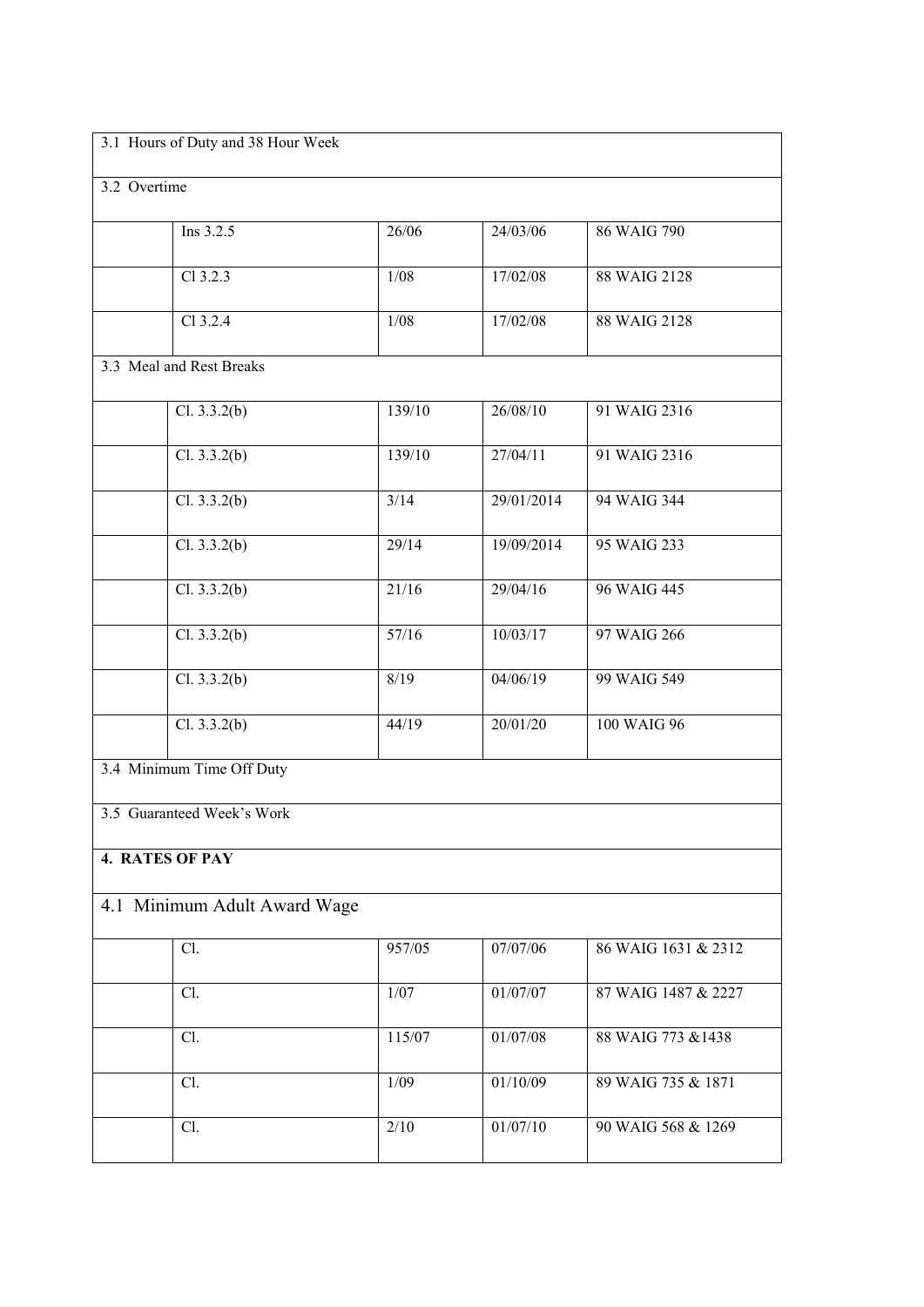| Cl.                              | 2/11                   | 01/07/11 | 91 WAIG 1008 & 1670 |
|----------------------------------|------------------------|----------|---------------------|
| Cl.                              | 2/12                   | 01/07/12 | 92 WAIG 1424        |
| Cl.                              | 1/13                   | 01/07/13 | 93 WAIG 1091        |
| Cl.                              | 1/14                   | 01/07/14 | 94 WAIG 1307        |
| Cl.                              | 1/15                   | 01/07/15 | 95 WAIG 1276        |
| Cl.                              | 1/16                   | 01/07/16 | 96 WAIG 1125        |
| Cl.                              | 1/17                   | 01/07/17 | 97 WAIG 1190        |
| Cl.                              | 1/18                   | 01/07/18 | 98 WAIG 263 & 910   |
| Cl                               | 1/19                   | 01/07/19 | 99 WAIG 509 & 1235  |
|                                  |                        |          |                     |
| 4.2 Classification and Pay Rates |                        |          |                     |
| Cl. (Pay Rates)                  | 957/05                 | 07/07/06 | 86 WAIG 1631 & 2312 |
| Cl.                              | $1/07$                 | 01/07/07 | 87 WAIG 1487 & 2227 |
| Cl.                              | 115/07                 | 01/07/08 | 88 WAIG 773 & 1438  |
| Cl.                              | (Corr Sch<br>SWC 2006) | 07/07/06 | 88 WAIG 1726        |
| $\overline{Cl}$ .                | (Corr Sch<br>SWC 2007) | 01/07/07 | 88 WAIG 1727        |
| Cl.                              | 1/09                   | 01/10/09 | 89 WAIG 735 & 1871  |
| Cl.                              | $\overline{2/10}$      | 01/07/10 | 90 WAIG 568 & 1269  |
| Cl.                              | 2/11                   | 01/07/11 | 91 WAIG 1008 & 1670 |
| Cl.                              | 2/12                   | 01/07/12 | 92 WAIG 1424        |
| Cl.                              | 1/13                   | 01/07/13 | 93 WAIG 1091        |
| Cl.                              | 1/14                   | 01/07/14 | 94 WAIG 1307        |
| Cl.                              | 1/15                   | 01/07/15 | 95 WAIG 1276        |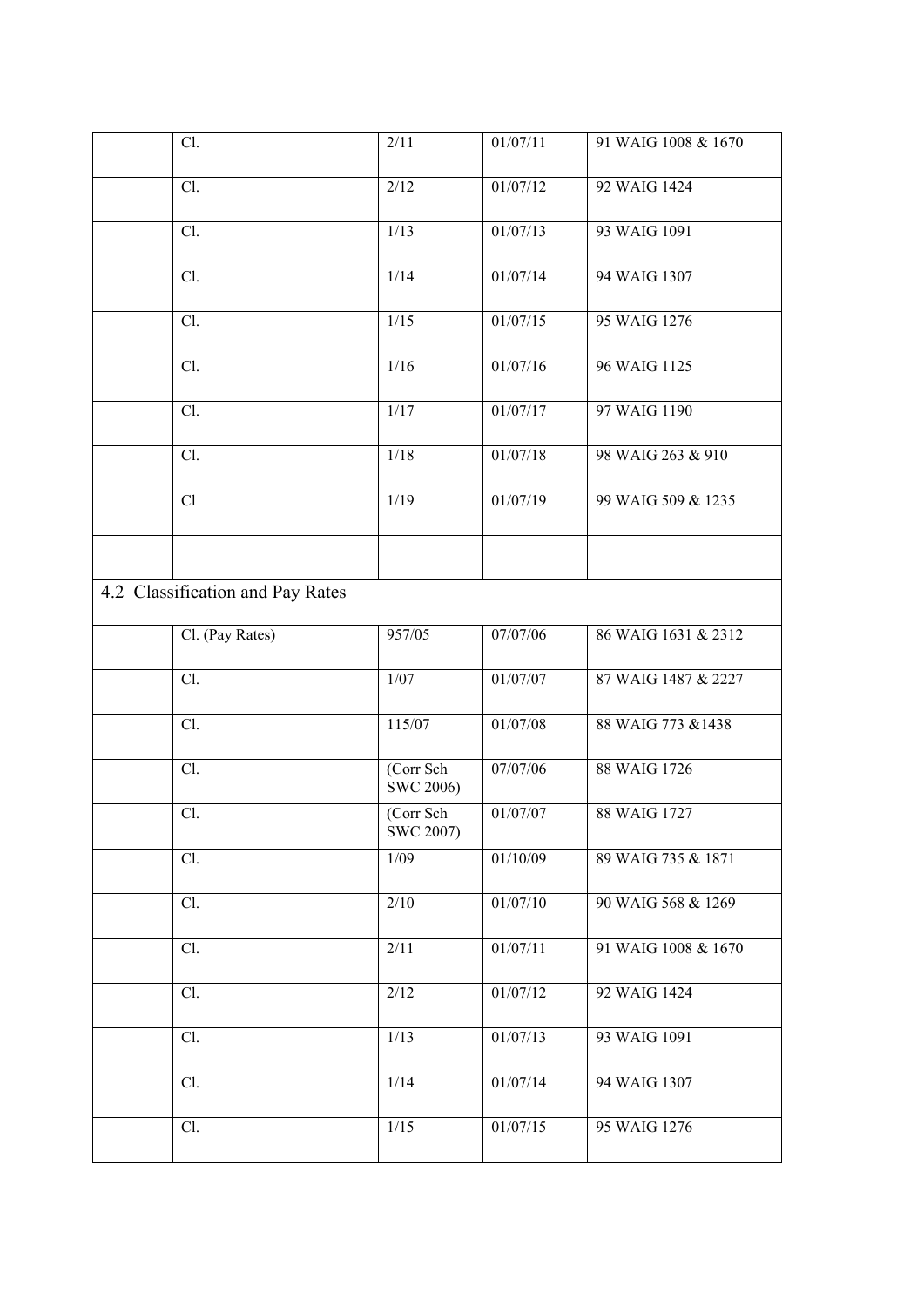|                                       | Cl.                                     | 1/16                | 01/07/16 | 96 WAIG 1125       |  |
|---------------------------------------|-----------------------------------------|---------------------|----------|--------------------|--|
|                                       | Cl.                                     | 1/17                | 01/07/17 | 97 WAIG 1190       |  |
|                                       | Cl.                                     | 1/18                | 01/07/18 | 98 WAIG 263 & 910  |  |
|                                       | Cl                                      | 1/19                | 01/07/19 | 99 WAIG 509 & 1235 |  |
|                                       |                                         |                     |          |                    |  |
|                                       | 4.3 Suburban Electric Railcar Allowance |                     |          |                    |  |
|                                       | Cl. 4.3.1(a)                            | 1/08                | 17/02/08 | 88 WAIG 2128       |  |
|                                       | Cl. 4.3.1(a)                            | 127/08              | 14/11/08 | 89 WAIG 340        |  |
|                                       | Cl. 4.3.1(a)                            | 55/09               | 01/10/09 | 89 WAIG 2421       |  |
|                                       | Cl. 4.3.1                               | 129/10              | 15/07/10 | 91 WAIG 2315       |  |
|                                       | Cl. 4.3.1                               | 129/10              | 01/07/11 | 91 WAIG 2315       |  |
|                                       | Cl. 4.3.1(a)                            | 3/14                | 29/01/14 | 94 WAIG 344        |  |
|                                       | Cl. 4.3.1(a)                            | 29/14               | 19/09/14 | 95 WAIG 233        |  |
|                                       | Cl. 4.3.1(a)                            | 21/16               | 29/04/16 | 96 WAIG 445        |  |
|                                       | Cl. $4.3.1(a)(2)$                       | 21/16 Corr<br>Order | 29/04/16 | 96 WAIG 446        |  |
|                                       | Cl. 4.3.1(a)                            | 57/16               | 10/03/17 | 97 WAIG 266        |  |
|                                       | Cl. 4.3.1(a)                            | 78/17               | 08/09/17 | 97 WAIG 1436       |  |
|                                       | Cl. 4.3.1(a)                            | 8/19                | 04/06/19 | 99 WAIG 549        |  |
|                                       | Cl. 4.3.1(a)                            | 44/19               | 20/01/20 | 100 WAIG 96        |  |
| 4.4 Marshalling                       |                                         |                     |          |                    |  |
| 4.5 Railcar/Locomotive Configurations |                                         |                     |          |                    |  |
| 4.6 Knowledge of Roads                |                                         |                     |          |                    |  |
| 4.7 Preparing and Stabling Engines    |                                         |                     |          |                    |  |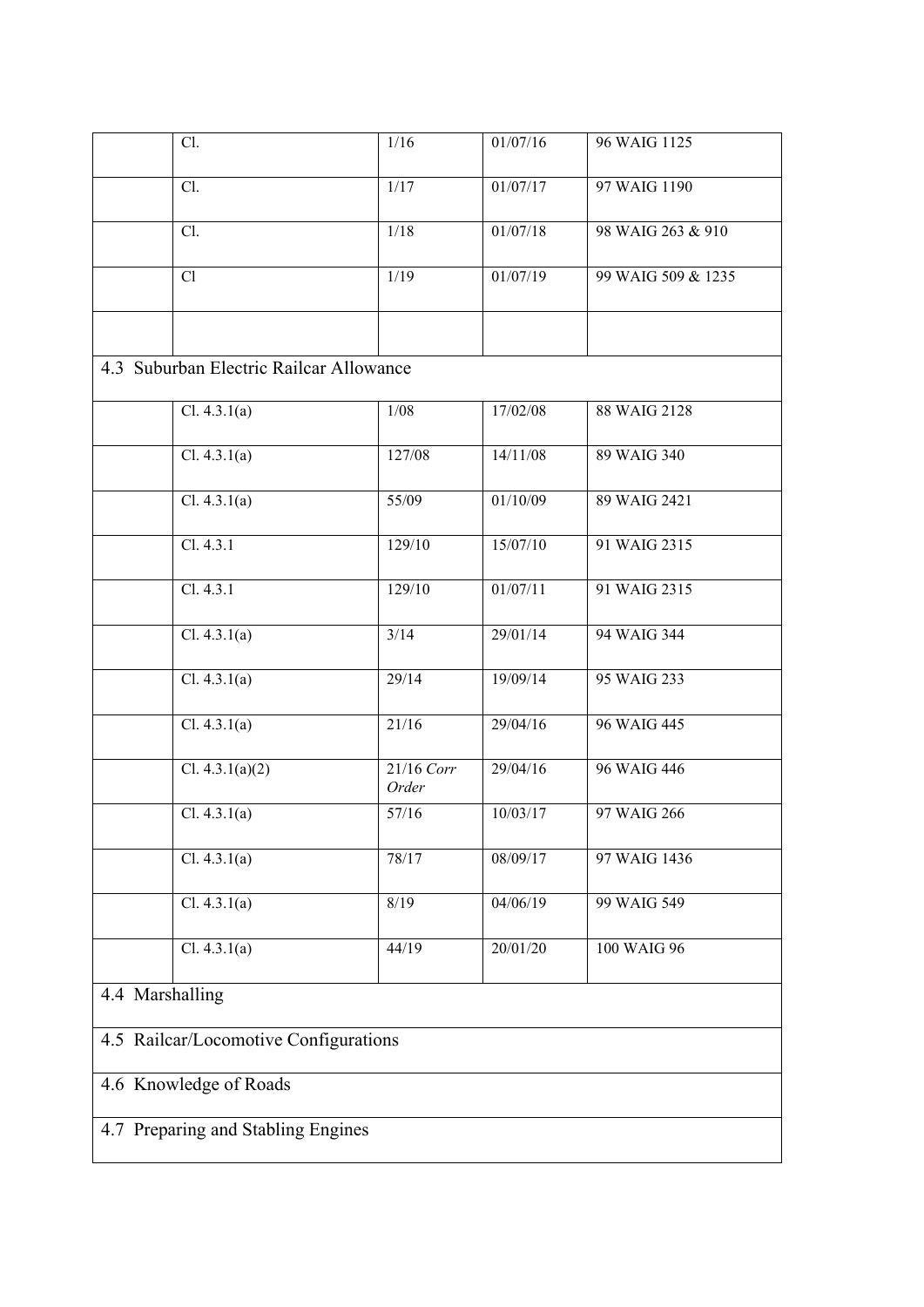# 4.8 Payment of Wages

# **5. ALLOWANCES AND FACILITIES**

# 5.1 Shift Work

| Cl. 5.1.1                        | 131/08 | 01/12/08   | 89 WAIG 341  |
|----------------------------------|--------|------------|--------------|
| Cl. 5.1.1 (a)-(d)                | 55/09  | 01/10/09   | 89 WAIG 2421 |
| Cl. 5.1.1                        | 129/10 | 15/07/10   | 91 WAIG 2315 |
| Cl. 5.1.1                        | 129/10 | 01/07/11   | 91 WAIG 2315 |
| Cl. 5.1.1                        | 3/14   | 29/01/14   | 94 WAIG 344  |
| Cl. 5.1.1                        | 29/14  | 19/09/14   | 95 WAIG 233  |
| Cl. 5.1.1( $\overline{a}$ )-(d)  | 21/16  | 29/04/16   | 96 WAIG 445  |
| Cl. $5.1.1(a)-(d)$               | 57/16  | 10/03/17   | 97 WAIG 266  |
| Cl. $5.1.1(a) - (d)$             | 78/17  | 08/09/17   | 97 WAIG 1436 |
| Cl. 5.1.1                        | 8/19   | 04/06/19   | 99 WAIG 549  |
| Cl. 5.1.1                        | 44/19  | 20/01/20   | 100 WAIG 96  |
| 5.2 Temporary Transfer Allowance |        |            |              |
| Cl. 5.2.1                        | 139/10 | 26/08/2010 | 91 WAIG 2316 |
| Cl. 5.2.1(a)                     | 139/10 | 13/12/10   | 91 WAIG 2316 |
| Cl 5.2.1(b)                      | 139/10 | 01/07/11   | 91 WAIG 2316 |
| Cl 5.2.1                         | 3/14   | 29/01/14   | 94 WAIG 344  |
| Cl 5.2.1                         | 29/14  | 19/09/14   | 95 WAIG 233  |
| Cl 5.2.1                         | 21/16  | 29/04/16   | 96 WAIG 445  |
| Cl 5.2.1                         | 57/16  | 10/03/17   | 97 WAIG 266  |

Cl 5.2.1 78/17 08/09/17 97 WAIG 1436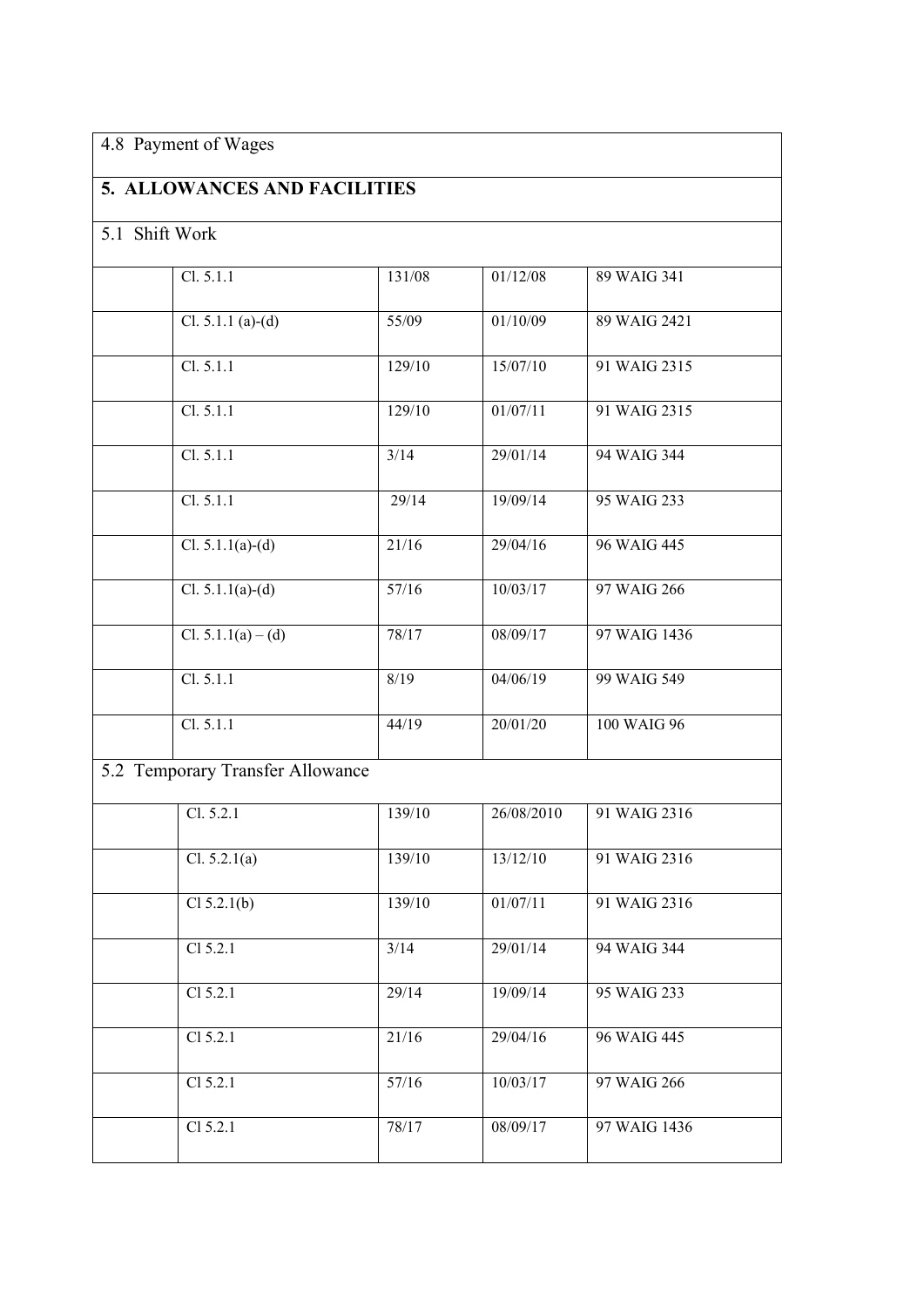|                                        | Cl. 5.2.1                            | 8/19   | 04/06/19 | 99 WAIG 549  |  |
|----------------------------------------|--------------------------------------|--------|----------|--------------|--|
|                                        | Cl 5.2.1                             | 44/19  | 20/01/20 | 100 WAIG 96  |  |
|                                        | 5.3 On Call Allowance                |        |          |              |  |
|                                        | Cl. 5.3.1                            | 139/10 | 26/08/10 | 91 WAIG 2316 |  |
|                                        | Cl. 5.3.1                            | 139/10 | 01/07/11 | 91 WAIG 2316 |  |
|                                        | Cl. 5.3.1                            | 3/14   | 29/01/14 | 94 WAIG 344  |  |
|                                        | Cl. 5.3.1                            | 29/14  | 19/09/14 | 95 WAIG 233  |  |
|                                        | Cl. 5.3.1                            | 21/16  | 29/04/16 | 96 WAIG 445  |  |
|                                        | Cl. 5.3.1                            | 57/16  | 10/03/17 | 97 WAIG 266  |  |
|                                        | Cl. 5.3.1                            | 78/17  | 08/09/17 | 97 WAIG 1436 |  |
|                                        | Cl. 5.3.1                            | 8/19   | 04/06/19 | 99 WAIG 549  |  |
|                                        | Cl. 5.3.1                            | 44/19  | 20/01/20 | 100 WAIG 96  |  |
|                                        | 5.4 Uniforms and Protective Clothing |        |          |              |  |
|                                        | Cl. 5.4.1                            | $1/08$ | 17/02/08 | 88 WAIG 2128 |  |
| 5.5 Free Passes, Privilege Tickets Etc |                                      |        |          |              |  |
| 6. LEAVE                               |                                      |        |          |              |  |
| 6.1 Public Holidays                    |                                      |        |          |              |  |
| 6.2 Annual Leave                       |                                      |        |          |              |  |
|                                        | Cl 6.2.4                             | 1/08   | 17/02/08 | 88 WAIG 2128 |  |
| 6.3 Bereavement Leave                  |                                      |        |          |              |  |
| 6.4 Sick Leave                         |                                      |        |          |              |  |
|                                        | Cl 6.4.3                             | 19/08  | 6/08/14  | 94 WAIG 1439 |  |
| 6.5 Carer's Leave                      |                                      |        |          |              |  |